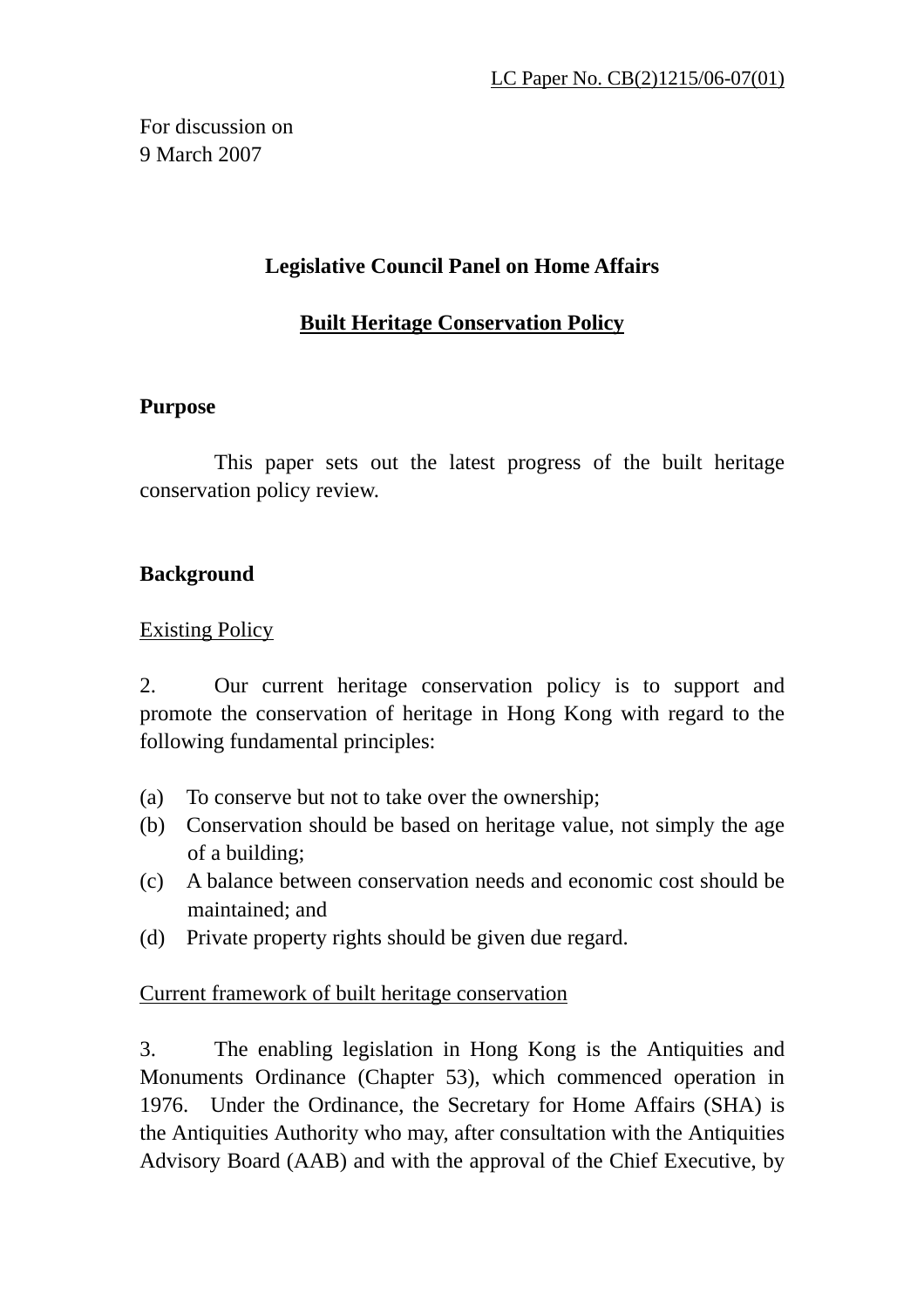notice in the Gazette, declare a place, building, site or structure which he considers to be of public interest by reasons of its historical, archaeological or palaeontological significance to be a monument for protection. The Ordinance is rather rigid in that it only provides for one form of conservation (i.e. declaration of monuments) for built heritage, and that stringent requirements are applied to alternation works after declaration. As at 31 January 2007, there are 81 declared monuments, of which 63 are buildings and 18 are rock carvings, forts and archaeological sites.

4. The AAB, consisting of members from different sectors of the community, is a statutory body tasked to advise the Antiquities Authority on any matters relating to antiquities and monuments. It is Government's important partner in the promotion of heritage conservation work in Hong Kong. The Antiquities and Monuments Office (AMO) under the Leisure and Cultural Services Department provides secretarial and professional support to the AAB. It is also the Government's expert advisor on heritage conservation.

5. Apart from providing statutory protection to historic buildings by way of declaration, AMO, on the advice of AAB, has throughout the past years adopted a grading system<sup>1</sup> in which some 500 historic buildings have been classified into Grade I, II and III in accordance with their heritage significance. The grading system, which has no statutory authority, serves as general heritage assessment guidelines for the AAB and the Government.

#### **2004 Public Consultation**

#### Public Response

 $\overline{a}$ 

#### 6. In February 2004, we launched a three-month public consultation

<sup>&</sup>lt;sup>1</sup> The existing grading system is an administrative measure to identify and classify historic buildings into Grades I, II and III with varying degrees of merits for conservation –

Grade I refers to buildings of outstanding merit, which every effort should be made to preserve if possible;

Grade II refers to buildings of special merit, efforts should be made to selectively preserve; and

Grade III refers to buildings of some merit, but not yet qualified for consideration as possible monuments. These are to be recorded and used as a pool for future selection.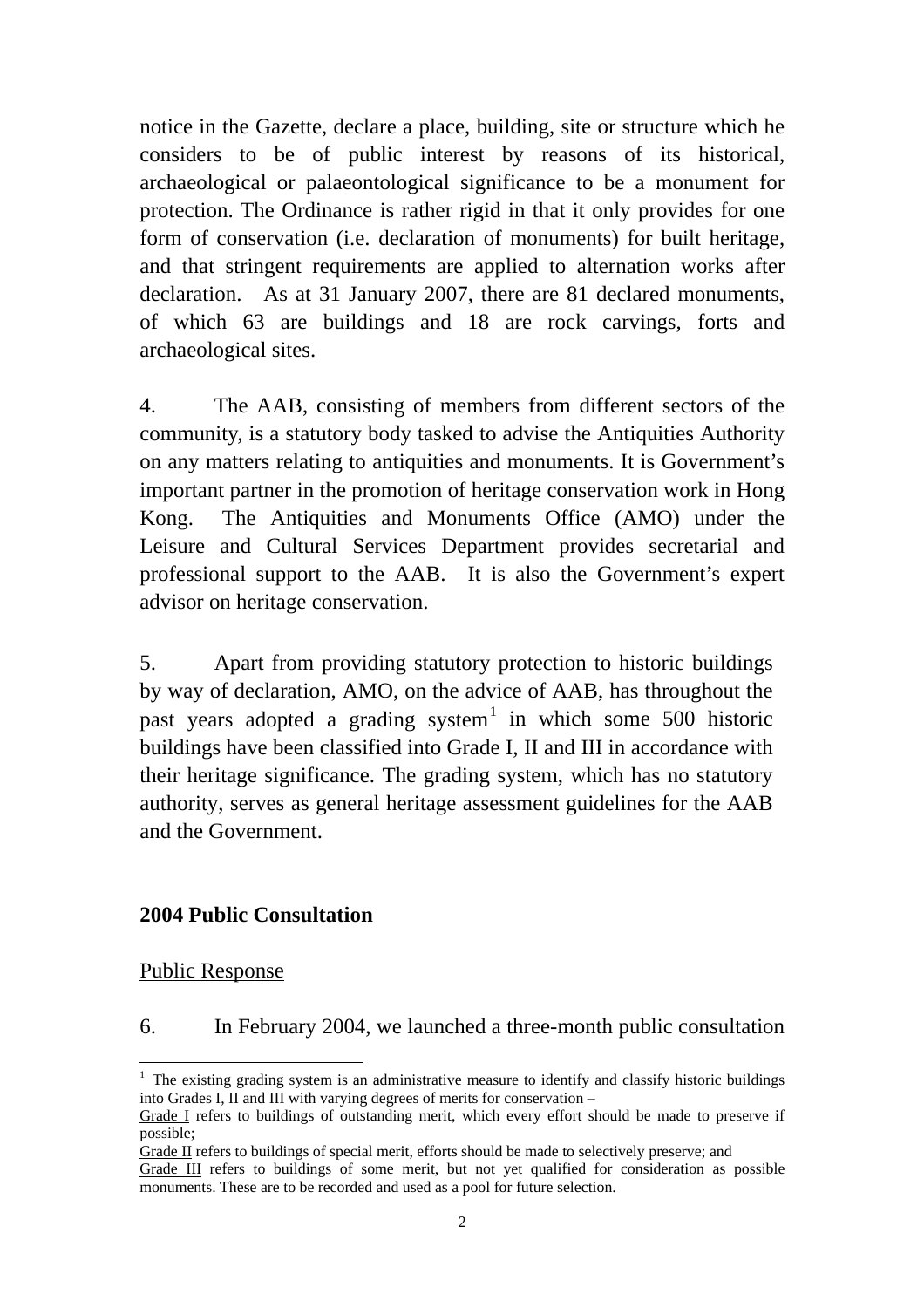on the review of built heritage conservation policy. Specifically, the public was invited to express views on three broad questions, namely, "what should we conserve"; "how do we conserve"; and "how much and who should pay". A total of 150 written submissions with some 500 views were received, and quite a number of them came from professional organisations and concern groups. A clear consensus on the above three fundamental questions had yet to emerge. We reported the results of the public consultation to the Legislative Council Panel on Home Affairs in November 2004.

#### Survey on Built Heritage

7. Taking into account the views received from the consultation, we reviewed and developed a new set of criteria for assessing the heritage value of historic buildings from December  $2004^2$ . From March 2005, an expert panel under the AAB has been conducting a heritage assessment of some 1,400 historic buildings selected from around 8,800 buildings with more than 50 years of age in Hong Kong recorded from a territory-wide survey. The assessment results of the panel will be considered by the AAB with a view to selecting buildings for declaration or grading. This will also provide a basis for the AAB to consider whether and how the current assessment and grading mechanism would need to be reformed.

8. We have also examined other improvement measures since the consultation in 2004. Yet, the formulation of more concrete proposals have yet to be finalised due to the complexity of the subject, and the general lack of consensus both within the Government and in the community at large, especially on the price we are prepared to pay for built heritage conservation.

#### **Recent Developments**

#### Public Forums

 $\overline{a}$ 

9. In response to the recent growing public concerns over built

 $2$  The new assessment criteria to determine the heritage value cover a wide range of areas, including historical interest, architectural merit, rarity, group value, social value, collective memory and authenticity.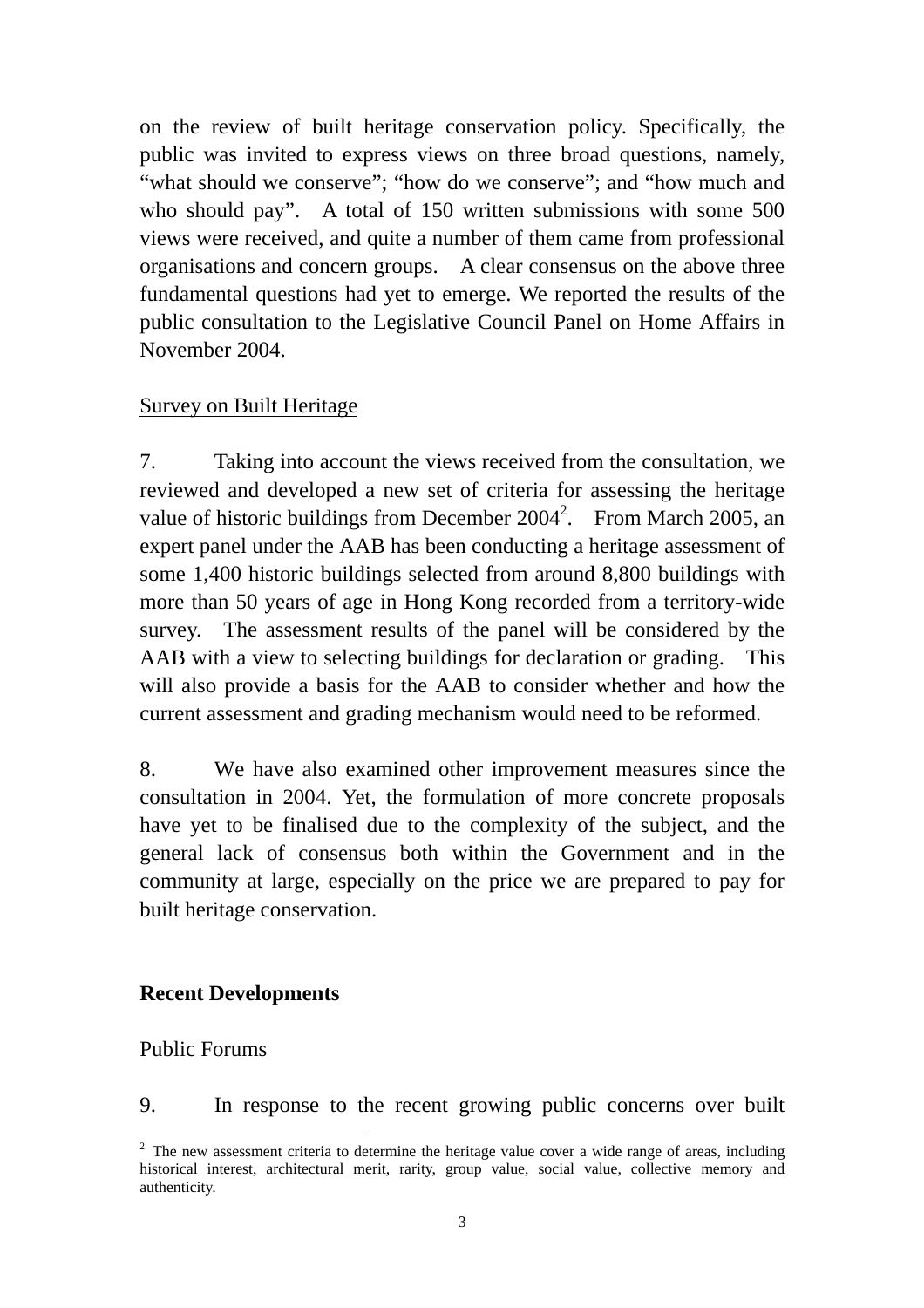heritage conservation, we organised a series of public forums in January and February to provide the community with an opportunity to understand our current policy and measures on built heritage conservation, as well as to express views on what and how to conserve our built heritage before we finalise our policy review. Specifically, three types of forums were held:

- (a) Three regional forums (one on Hong Kong Island, one in Kowloon and one in the New Territories) for members of the District Councils (DCs) and other district personalities;
- (b) Three open forums for all members of the public; and
- (c) A focus group discussion for major stakeholder groups and concerned academics and professionals.

A presentation on our current built heritage policy and measures was made at each of the above forums. It is at **Annex**.

10. The response to this round of public discussion on built heritage conservation has been encouraging and over 600 participants attended the forums. We have also made use of other channels (e.g. radio and television programmes, website forum and e-mail) to disseminate information and collect public views. A summary of views initially received through various channels is as follows:

- (a) The public generally agrees that there is a need for substantial improvements to the current policy and practices on built heritage conservation with regard to –
	- The current assessment and grading criteria;
	- Formulation of measures to conserve built heritage and on adaptive re-use;
	- Formulation of different financing options to support built heritage conservation initiatives, e.g. setting up of a heritage trust fund;
	- Widening and deepening public participation in heritage conservation matters; and
	- Co-ordination among government bureuax and departments.
- (b) Quite a substantial number of views point to the inadequacies of the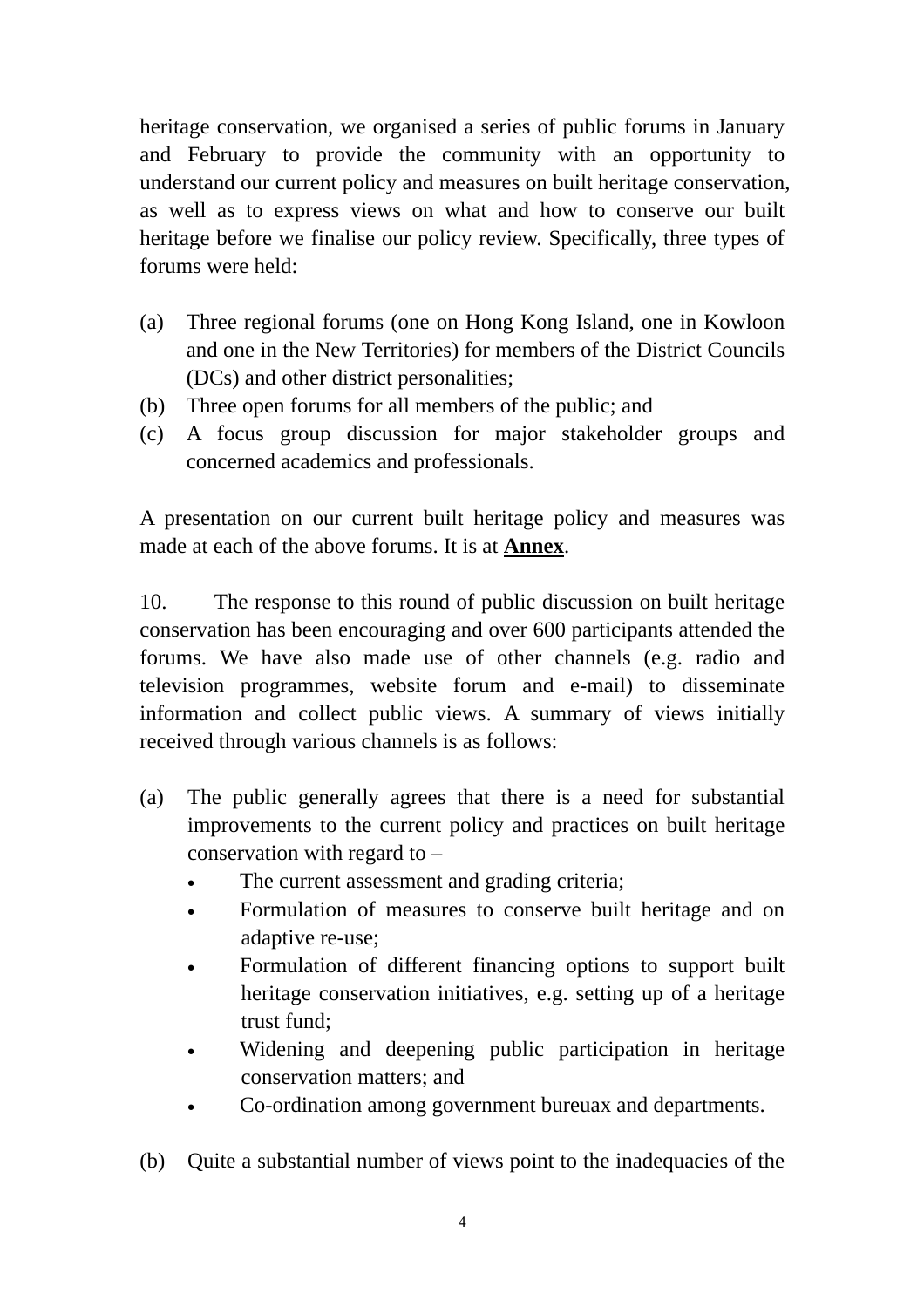Antiquities and Monuments Ordinance, which provides only one form for conservation (i.e. declaration of monuments) and is confined to conservation of historic buildings. There have been calls for adopting a "holistic approach" to heritage conservation. This holistic approach does not only involve revamping the heritage assessment and grading mechanism, but also the widening of the statutory protection from stand-alone individual buildings to groups of buildings, conservation areas and zones.

- (c) While most are supportive of the need to strike a balance between heritage conservation and economic development, views are rather diverse and mixed as to where the balancing point should be. There are also suggestions that economic and social costs-and-benefits analysis on different conservation options should be conducted to facilitate the assessment.
- (d) There are specific concerns expressed over the conservation approach of specific historic buildings and sites, such as the former Police Married Quarters at Hollywood Road, the Central Police Station Compound, the Queen's Pier, as well as re-development projects of the Urban Renewal Authority which involve graded historic buildings and heritage sites, including the Wan Chai Market, the Blue House, Lee Tung Street, Tai Yuen Street and Cross Street.
- (e) Though many are mindful of the need for a potentially huge commitment of resources to ensure more effective heritage conservation work, there have been relatively less discussions on where the sources of finances should be. Suggestions in this regard include Government funding, private donations to the heritage trust fund, hypothecation of part of the Betting Duty revenue, and introduction of a heritage tax.

11. We are planning to conduct a telephone opinion survey on the general public covering the key issues regarding the built heritage conservation, in order to gauge the views of a scientifically representative sample of the general Hong Kong population. In the meantime, we are consolidating the public views and comments received from the public forums and other channels. .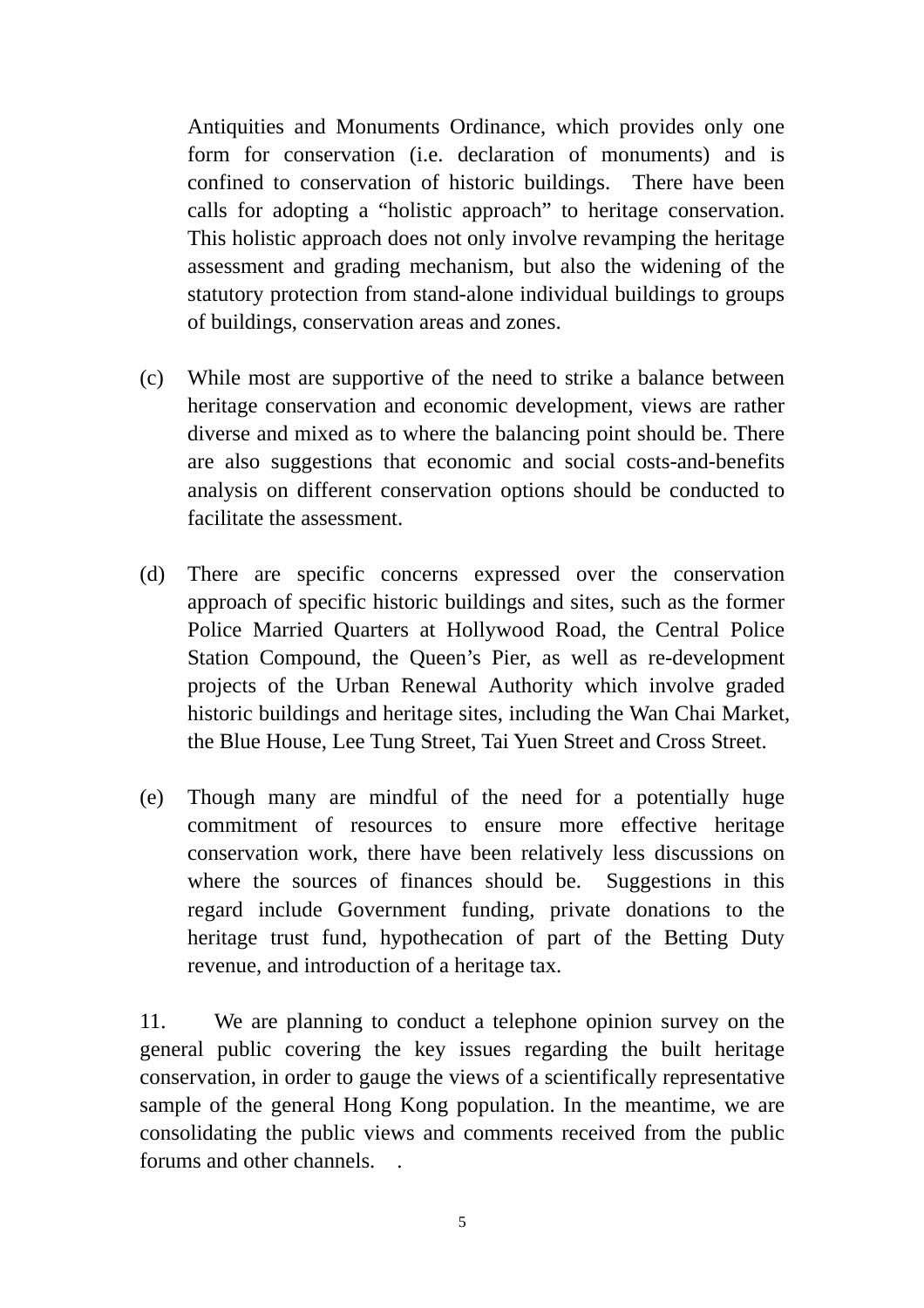#### Antiquities Advisory Board

12. We appreciate that there have been requests for enhanced public participation in heritage conservation matters. In response, we have reviewed the membership composition and operational mode of the AAB. We have increased the number and diversified the background of members from 21 to 28, such that the new term of AAB comprises a balanced mix of members from different fields and professions in the community. The reformed AAB would adopt a more open, transparent and accountable mode of operation whereby dedicated committees with co-opted members would be set up to engage the community, concern groups and stakeholders on matters relating to antiquities, monuments and built heritage conservation. The AAB would also take account of views from the DCs on heritage buildings and sites in the relevant districts as far as possible, before they tender advice to the Government.

#### **Way Forward**

13. From late March onwards, SHA will personally attend the meetings of the 18 DCs to discuss the subject with DC members, with particular attention to historic buildings and sites in each of the relevant districts.

14. We will continue to keep an open mind to listen to the views of the community and take into account the results of this round of public engagement before drawing up a package of concrete improvement proposals on built heritage conservation. Subject to the results, we expect to be able to announce the proposals and measures on built heritage conservation in the latter half of 2007.

Home Affairs Bureau March 2007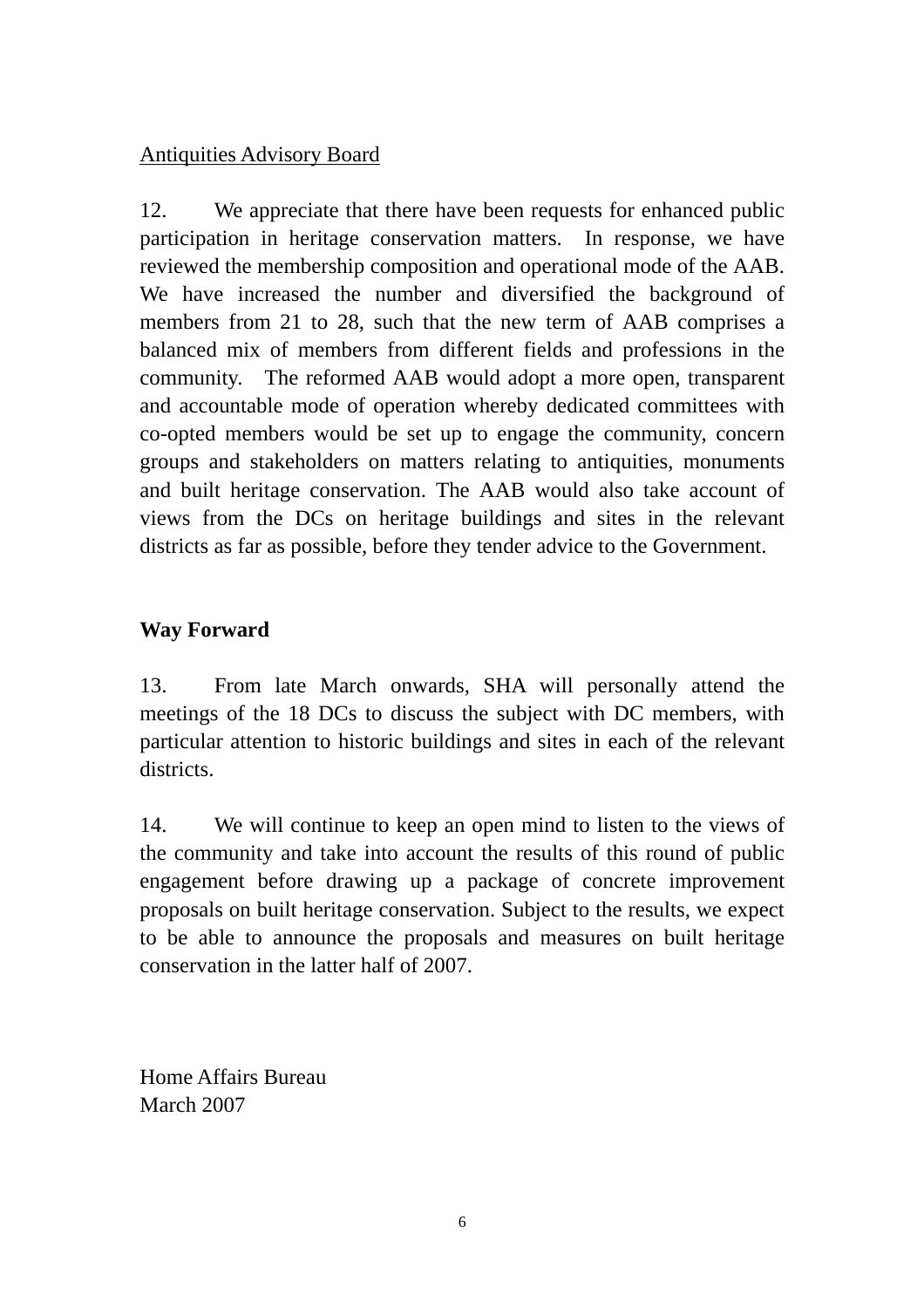Annex

# Conservation of Built Heritage in Hong Kong

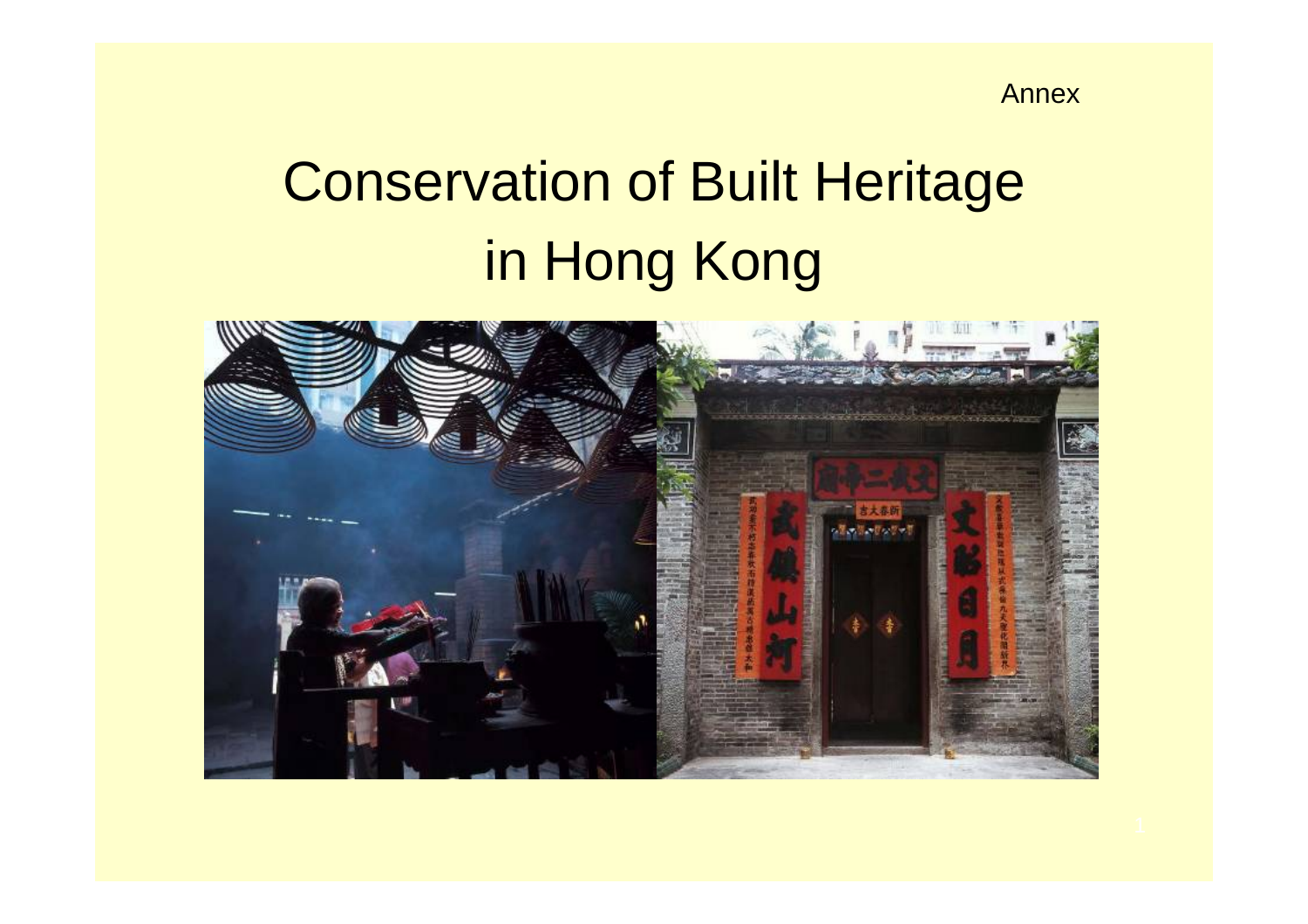## Current Policy on Built Heritage Conservation

### **The Four Fundamental Principles**

- To conserve but not to take over ownership
- Conservation should be based on heritage value, not simply the age of a building
- A balance between heritage conservation needs and economic cost should be maintained
- Private property rights should be given due regard

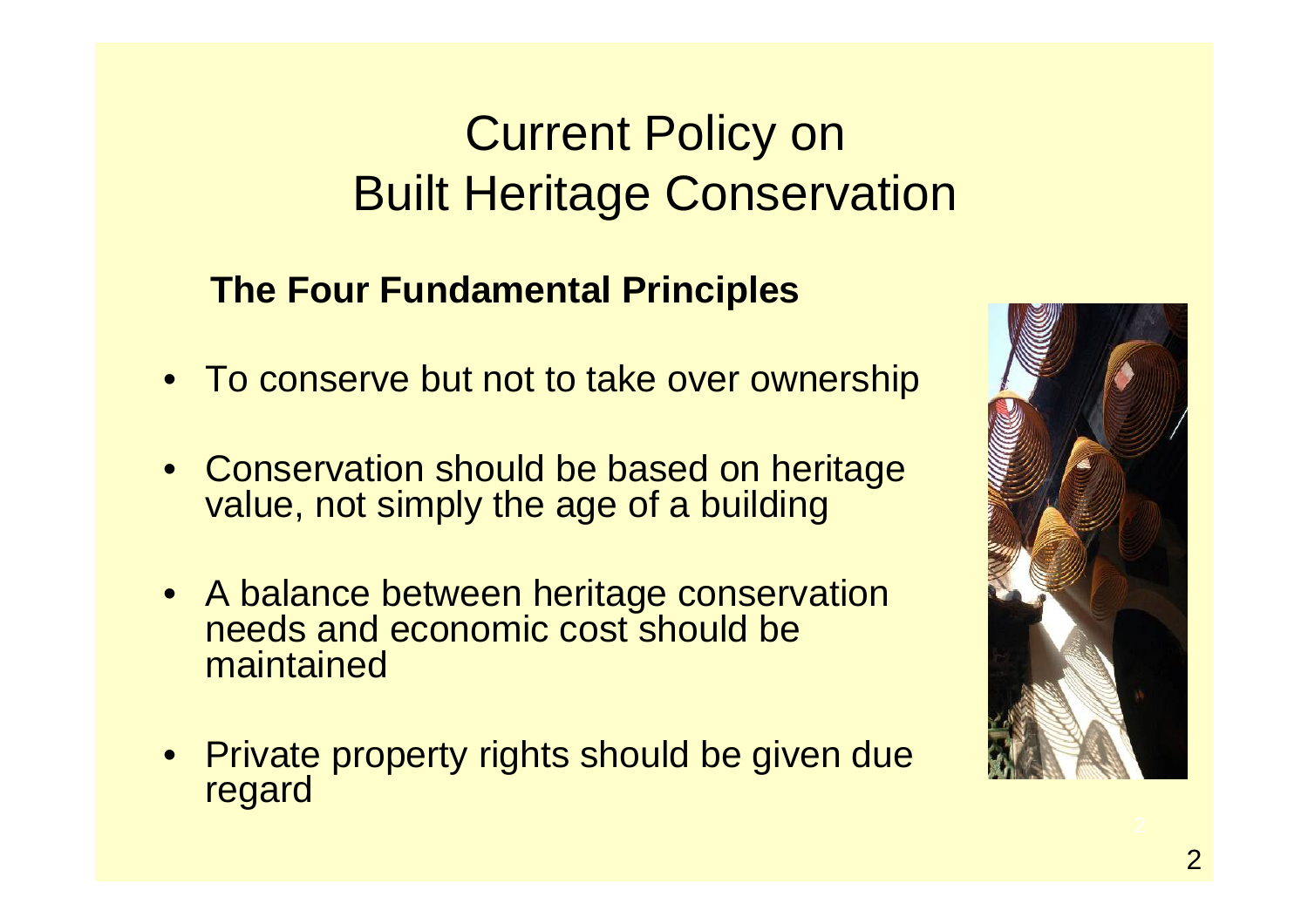Legislations Related to Heritage Conservation

- Antiquities and Monuments Ordinance (Cap. 53, 1976)
- Environmental Impact Assessment Ordinance (Cap. 499, 1998)
- Town Planning Ordinance (Cap. 131, 1939)
- Urban Renewal Ordinance (Cap. 563, 2001)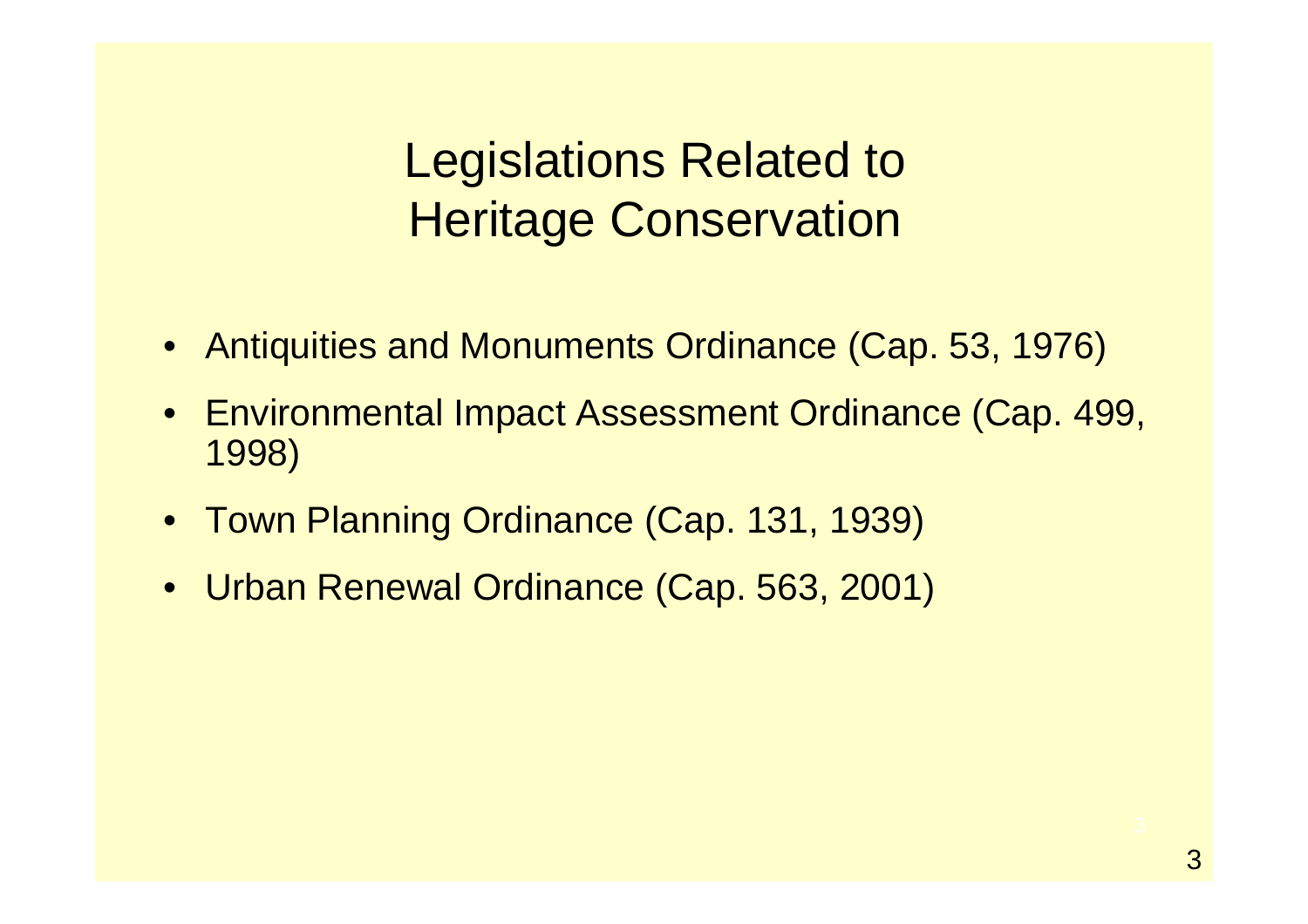### **Legal Mechanism on Heritage Conservation**

- $\bullet~$  Enabling legislation  $\colon$  Antiquities and Monuments Ordinance (Cap. 53)
- The Antiquities Authority (Secretary for Home Affairs) may, after consultation with the Antiquities Advisory Board and with the approval of the Chief Executive, declare a monument by notice in the Gazette.
- The major assessment criteria for declaring monuments: the item possesses historical, archeological or paleontological significance and its declaration is for public interest.
- Without the permission of the Antiquities Authority, no one is allowed to demolish or interfere with declared monuments.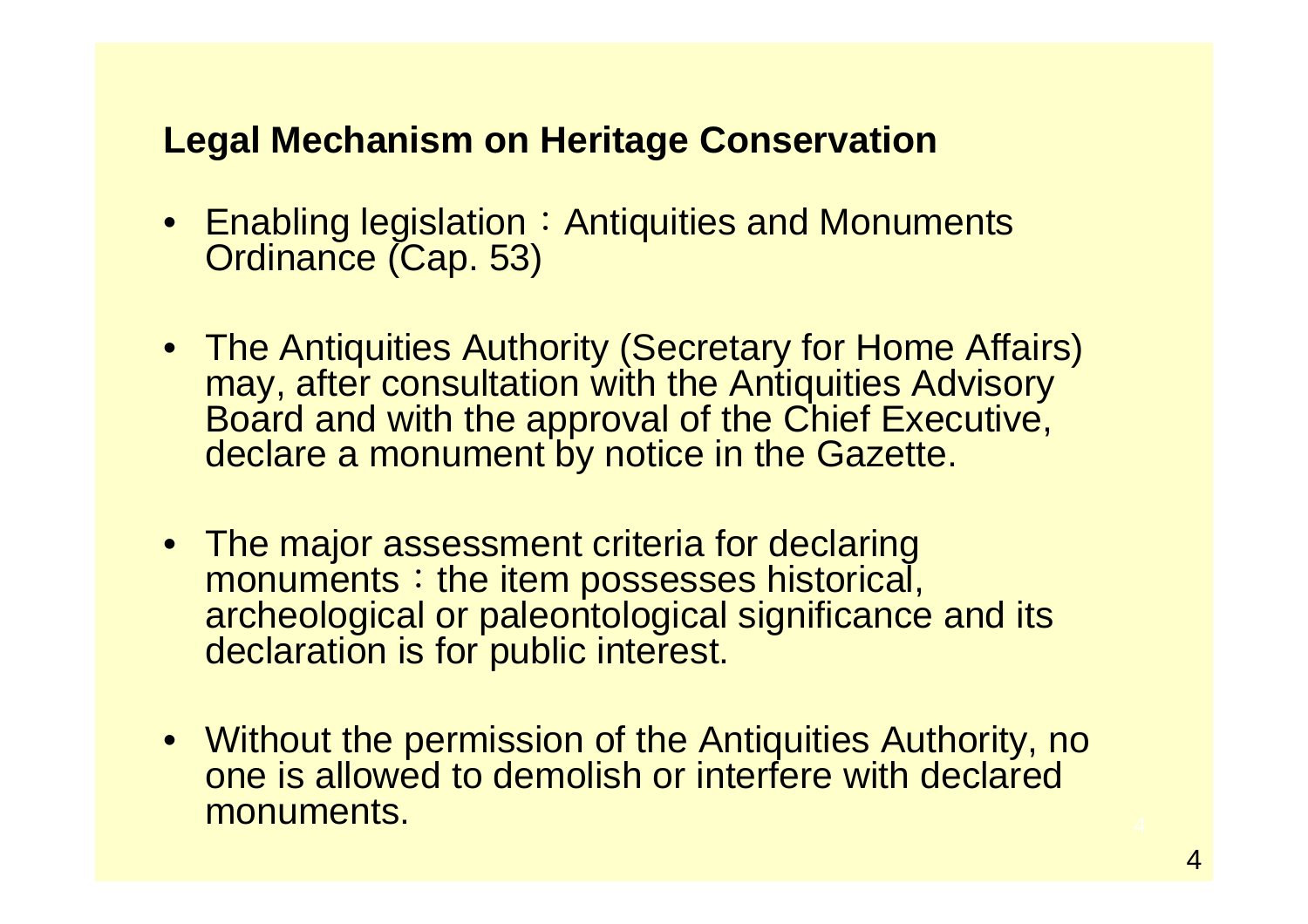### **Antiquities Advisory Board**

- A statutory board which advises the Antiquities Authority on issues related to heritage conservation.
- The Board consists of members appointed by the Chief Executive from different sectors, including professionals and scholars.

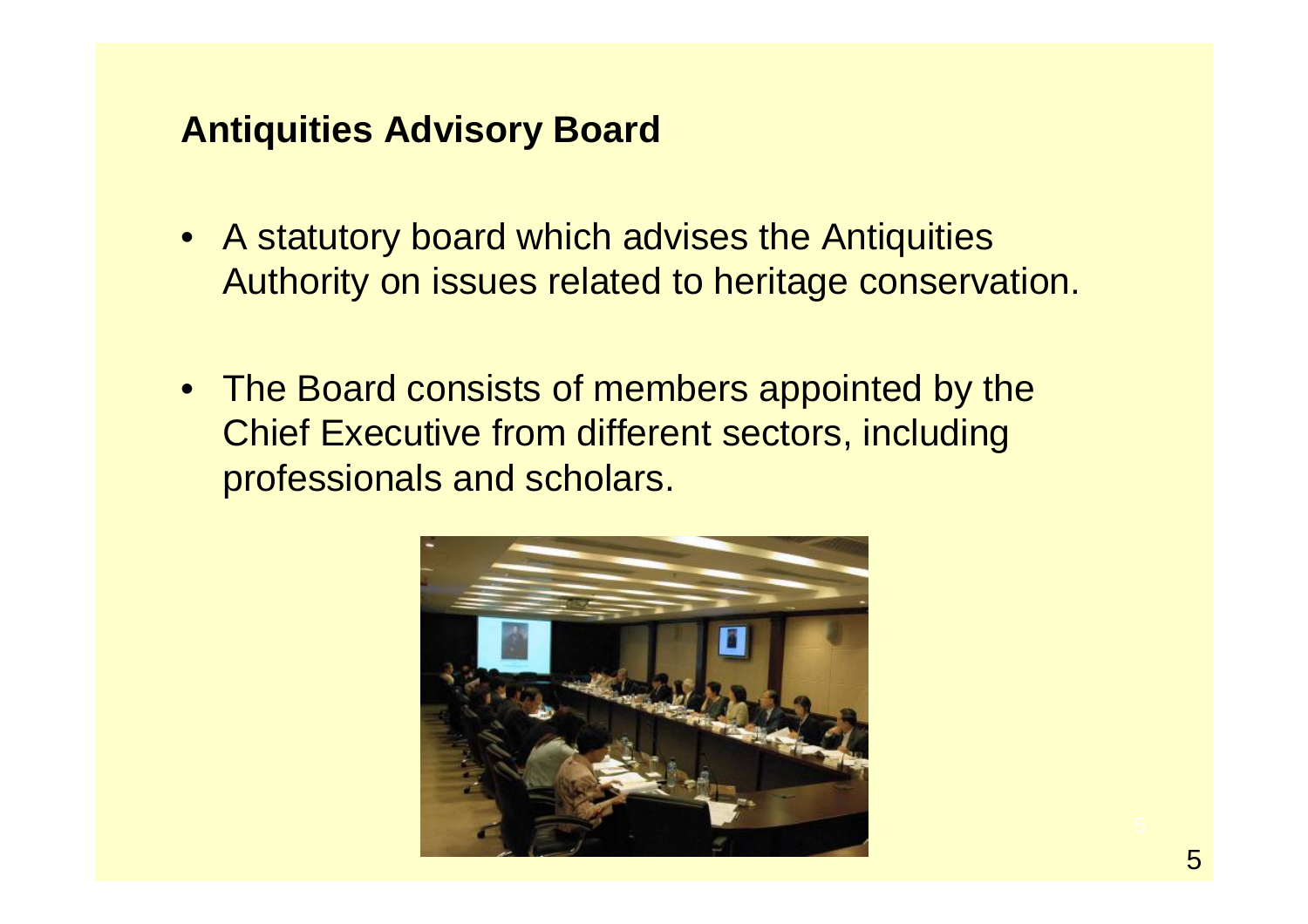### **Antiquities and Monuments Office**

- An office under the Leisure and Cultural Services **Department**
- Tasked to carry out survey and research, conservation and restoration, education and publicity, as well as to provide secretarial support to the Antiquities Advisory Board.

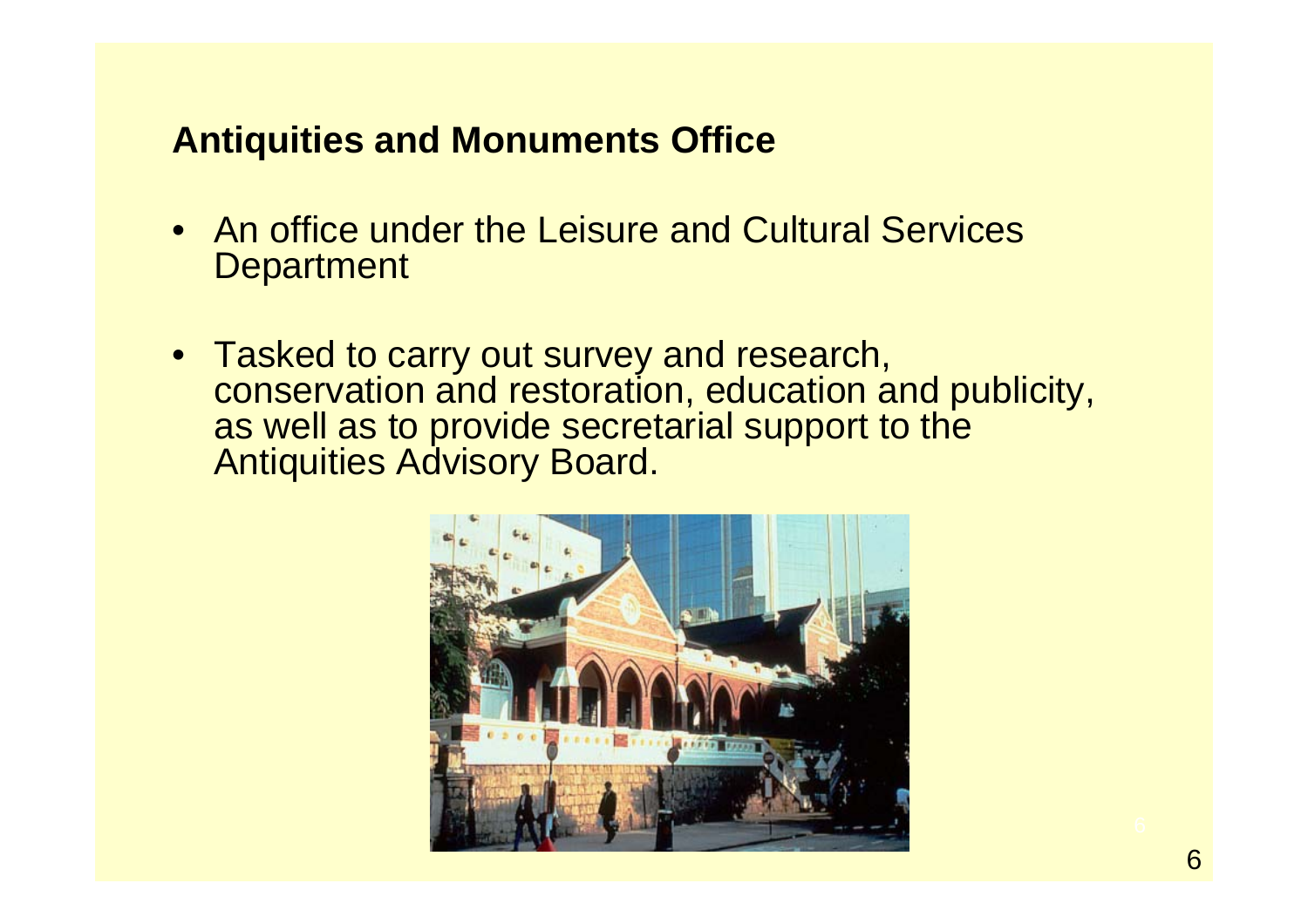### **Grading of Built Heritage**

- • An internal reference for the Antiquities Advisory Board in selecting historical buildings for declaration
	- **1** Grade I: outstanding merit of which every effort should be made to preserve, if possible
	- 2 Grade II: special merit, effort should be made to preserve it, if possible
	- **3** Grade III: some merit, needs to be recorded
- • Major criteria in considering the grading include: (1) age of the building
	- (2) architectural characteristics
	- (3) association with important local events and figures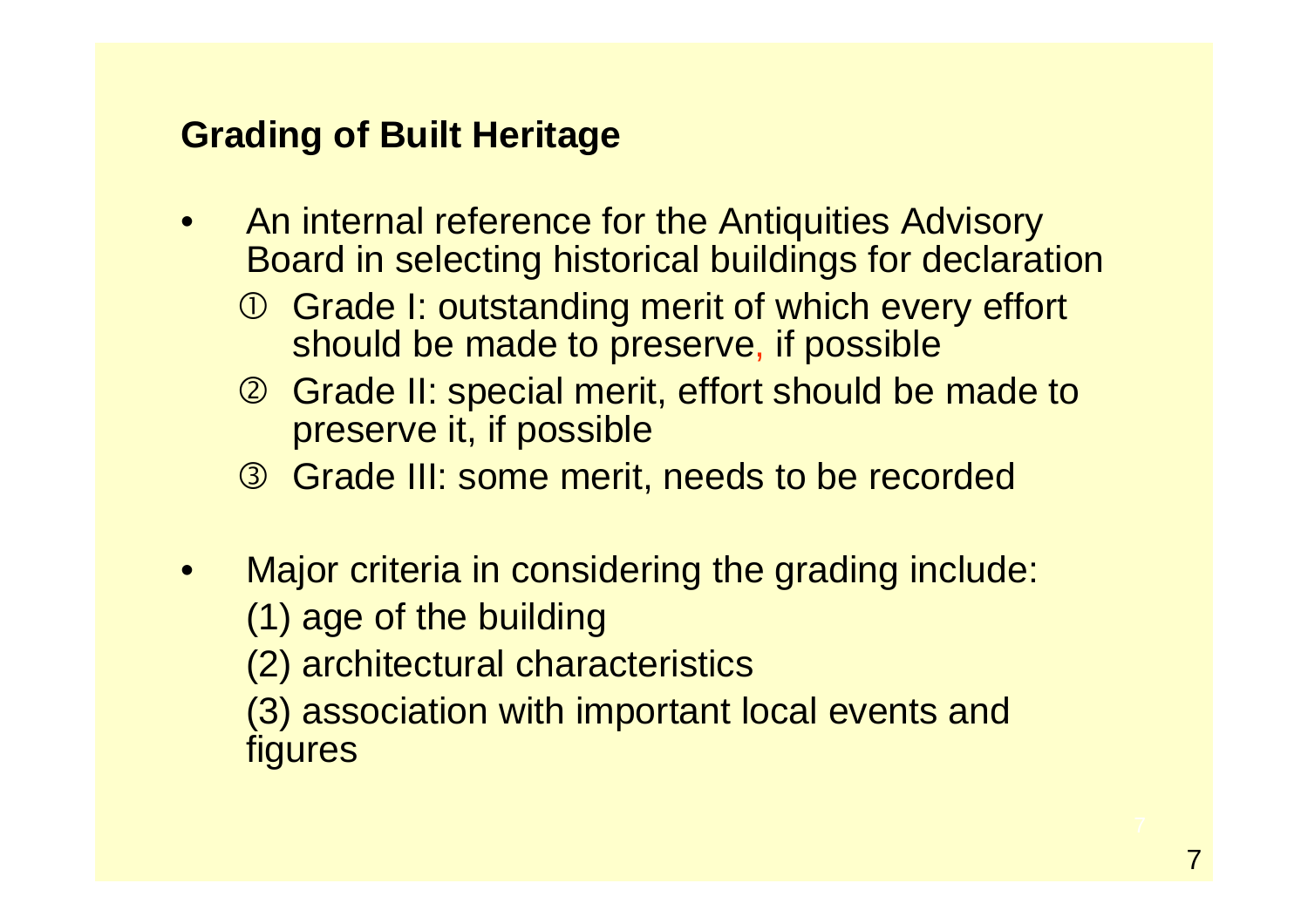### **Declared Monuments**

• Declared Monuments: currently 81 items (63 built heritage, 18 rocking carvings, forts and archeological sites)





### Liu Man Shek Tong

Fan Sin Temple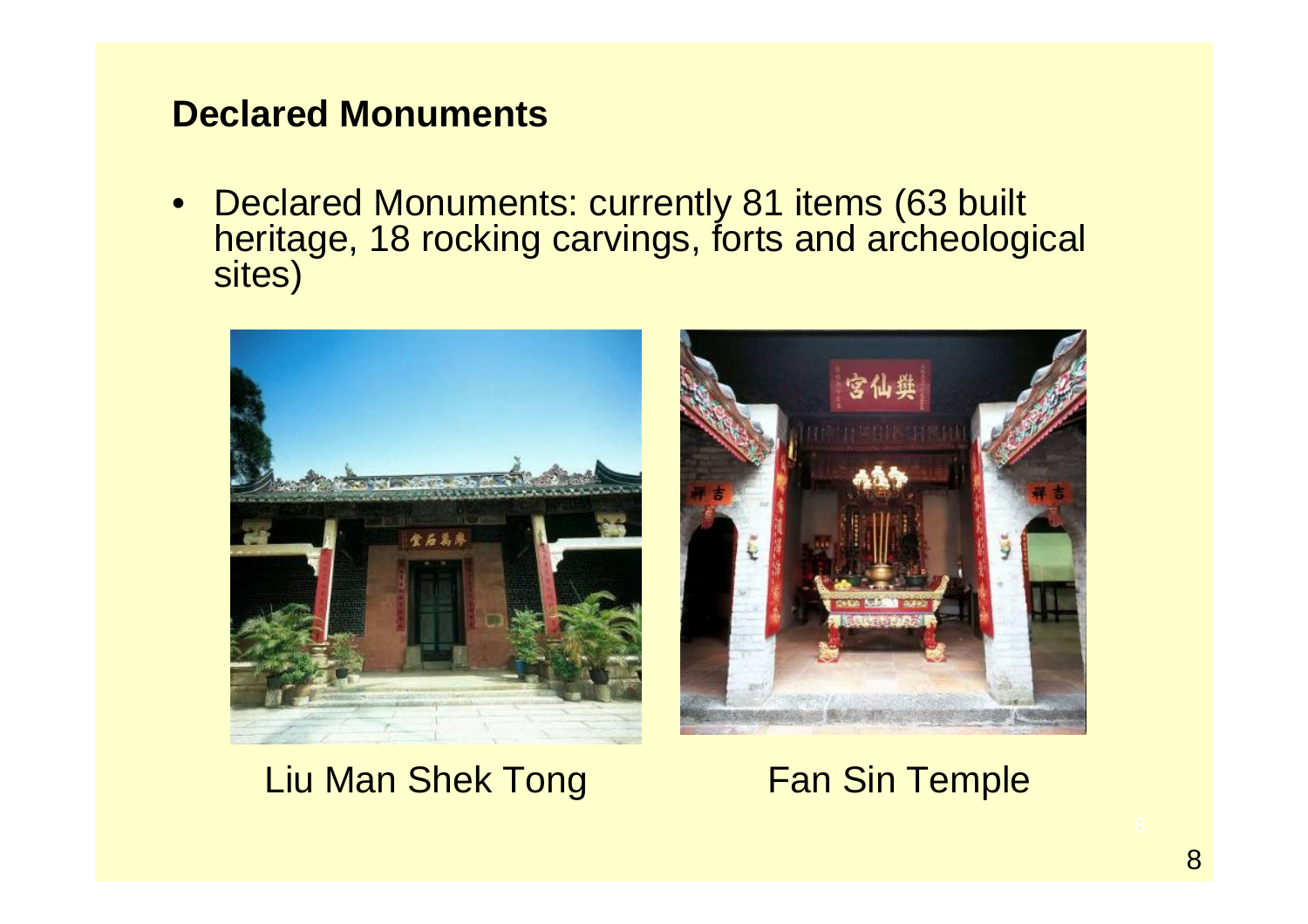

Former French Mission Building (now houses Final Court of Appeal)

Main Building of the University of Hong Kong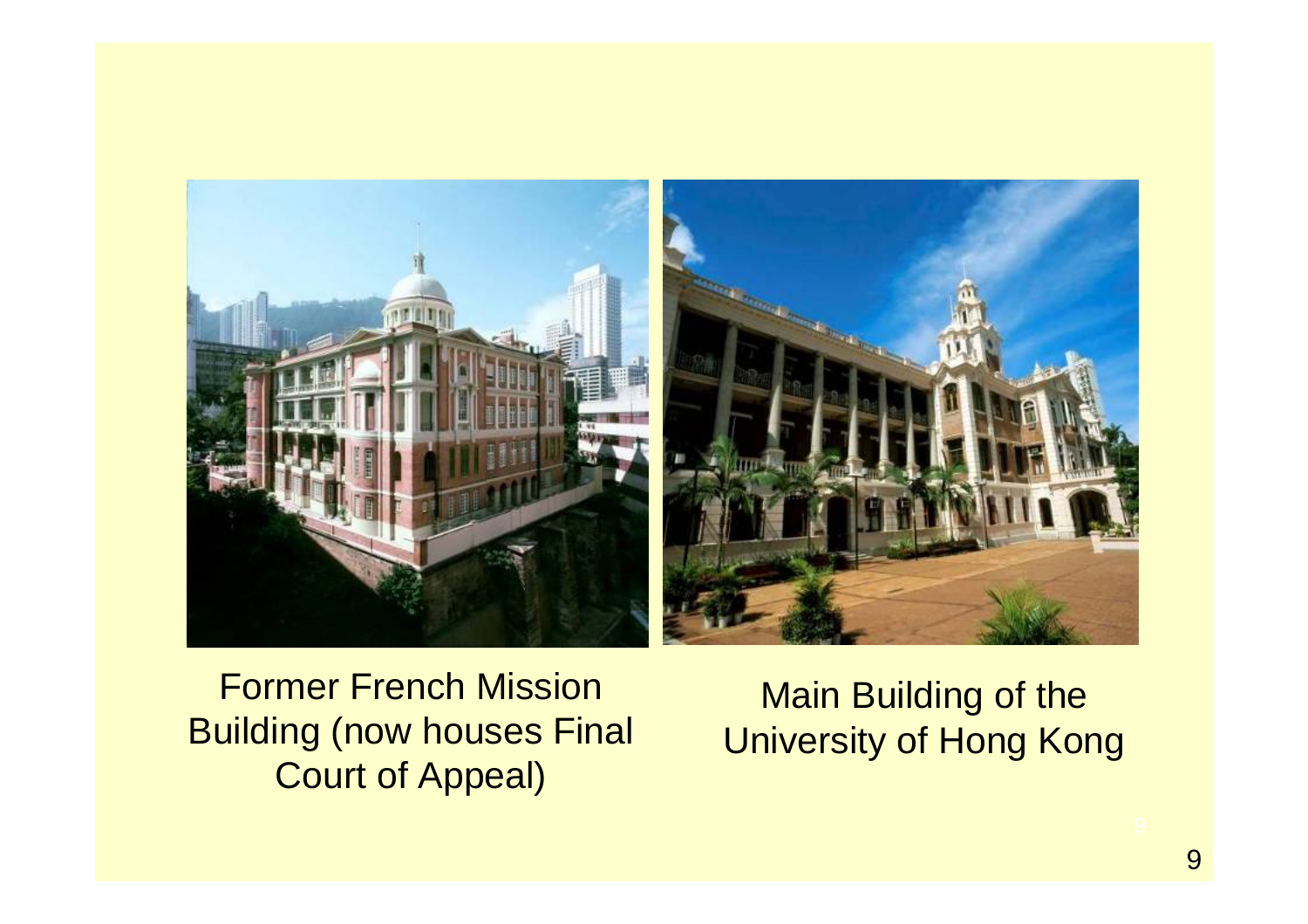### **Graded Historical Buildings**

| <b>Number</b>    |     | <b>Ownership</b>                |     |
|------------------|-----|---------------------------------|-----|
| <b>Grade I</b>   | 117 | <b>Government</b>               | 232 |
| <b>Grade II</b>  | 185 | <b>Private</b>                  | 218 |
| <b>Grade III</b> | 194 | <b>Chinese Temple Committee</b> | 21  |
| <b>Total</b>     | 496 | <b>Others</b>                   | 25  |
|                  |     | <b>Total</b>                    | 496 |

• For the list of graded historical buildings, please visit the website of Antiquities and Monuments Office: http://www.amo.gov.hk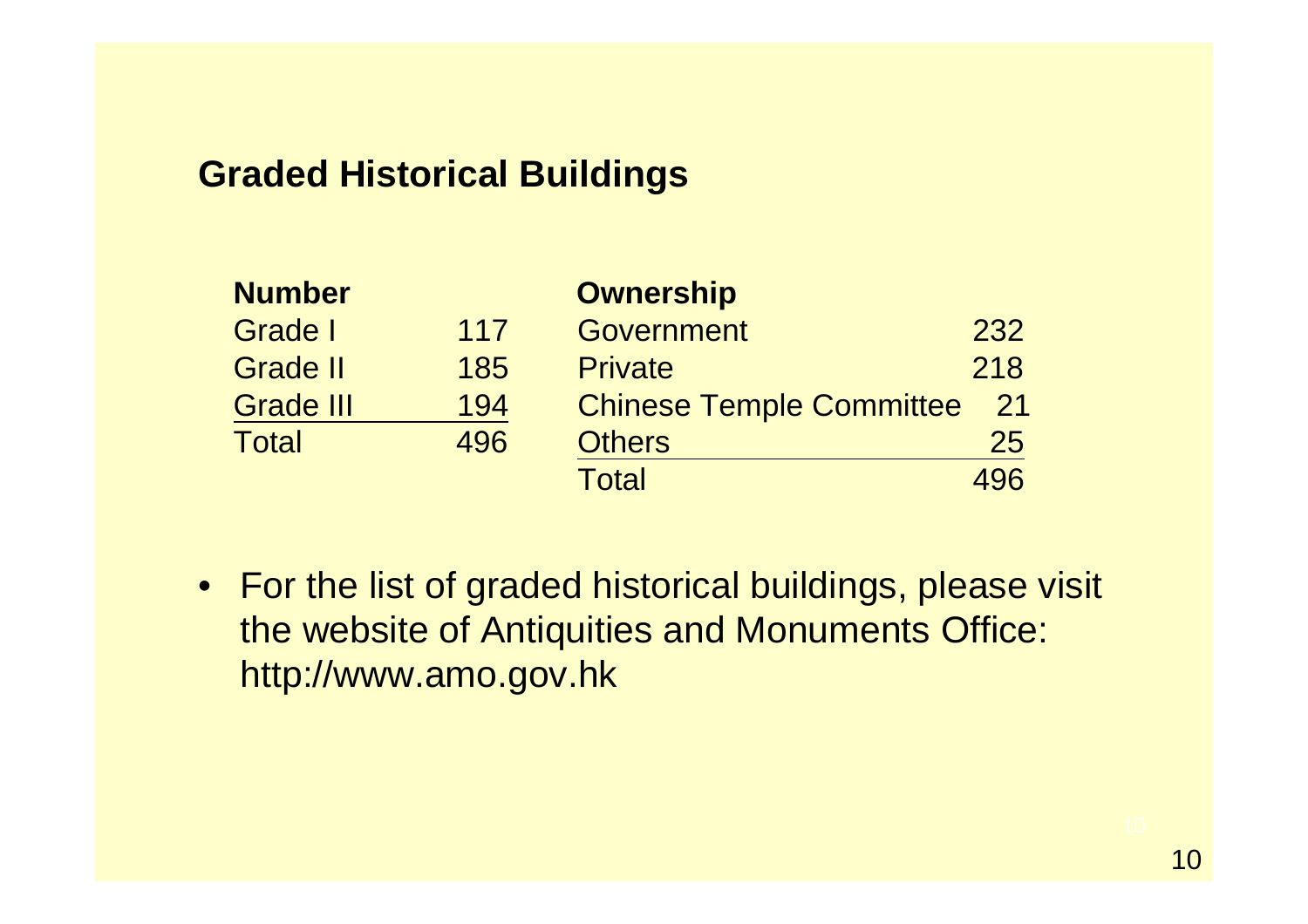

Grade I Historical Building: Catholic Cathedral of Immaculate Conception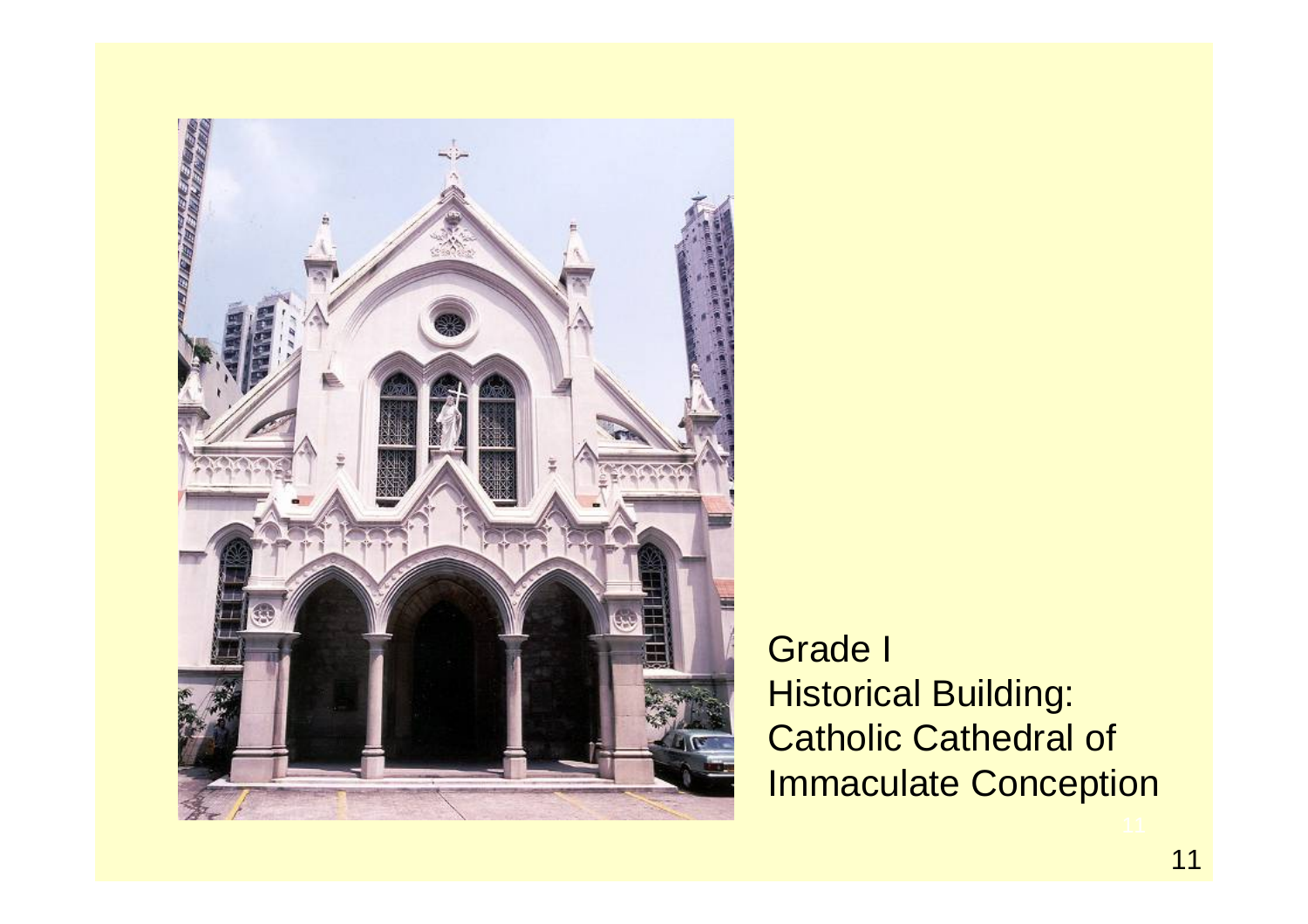

Grade II Historical Building: Old Diary Farm Building (now houses the Fringe Club)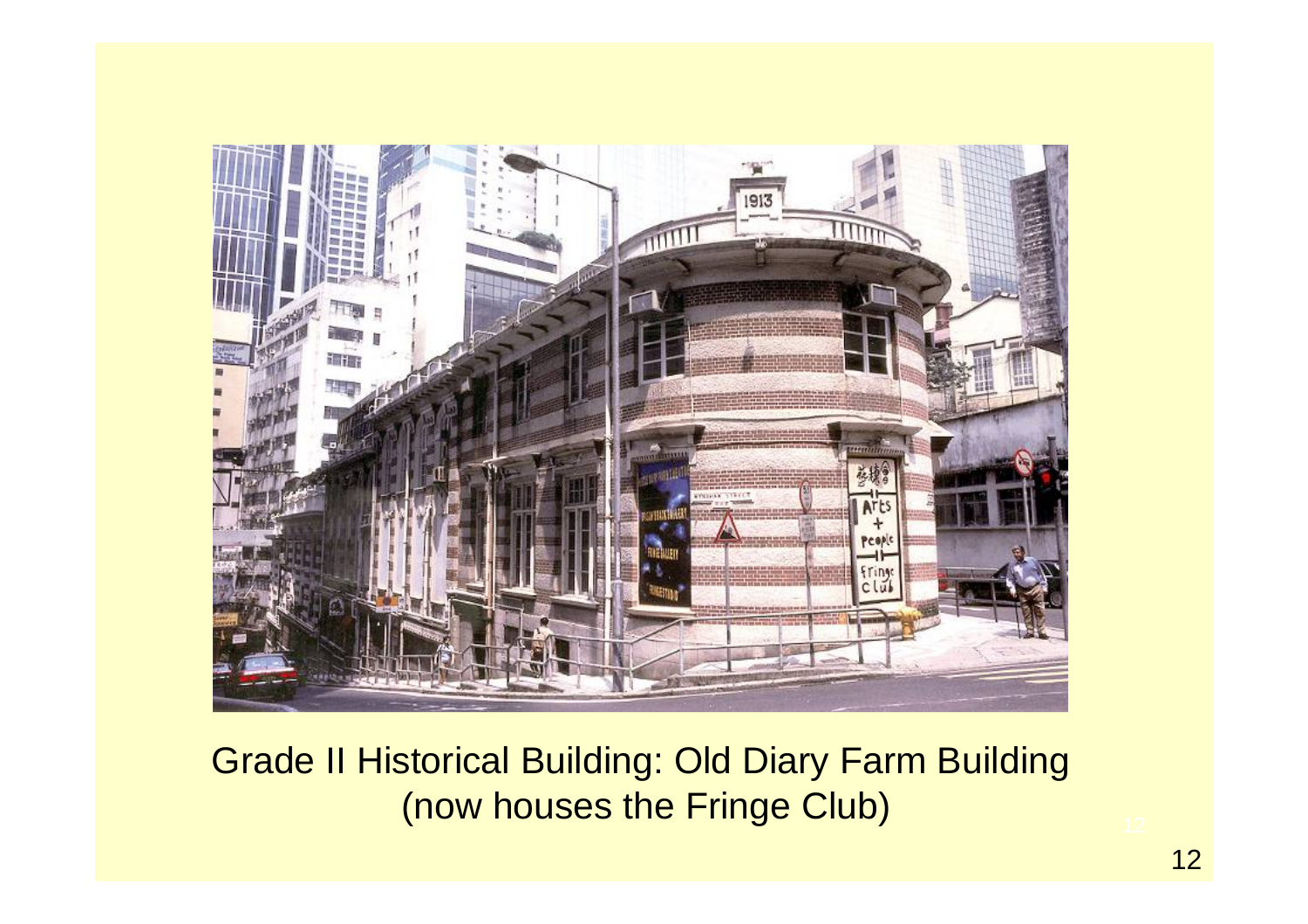

## 13 Grade III Historical Buildings: Sham Shui Po Police Station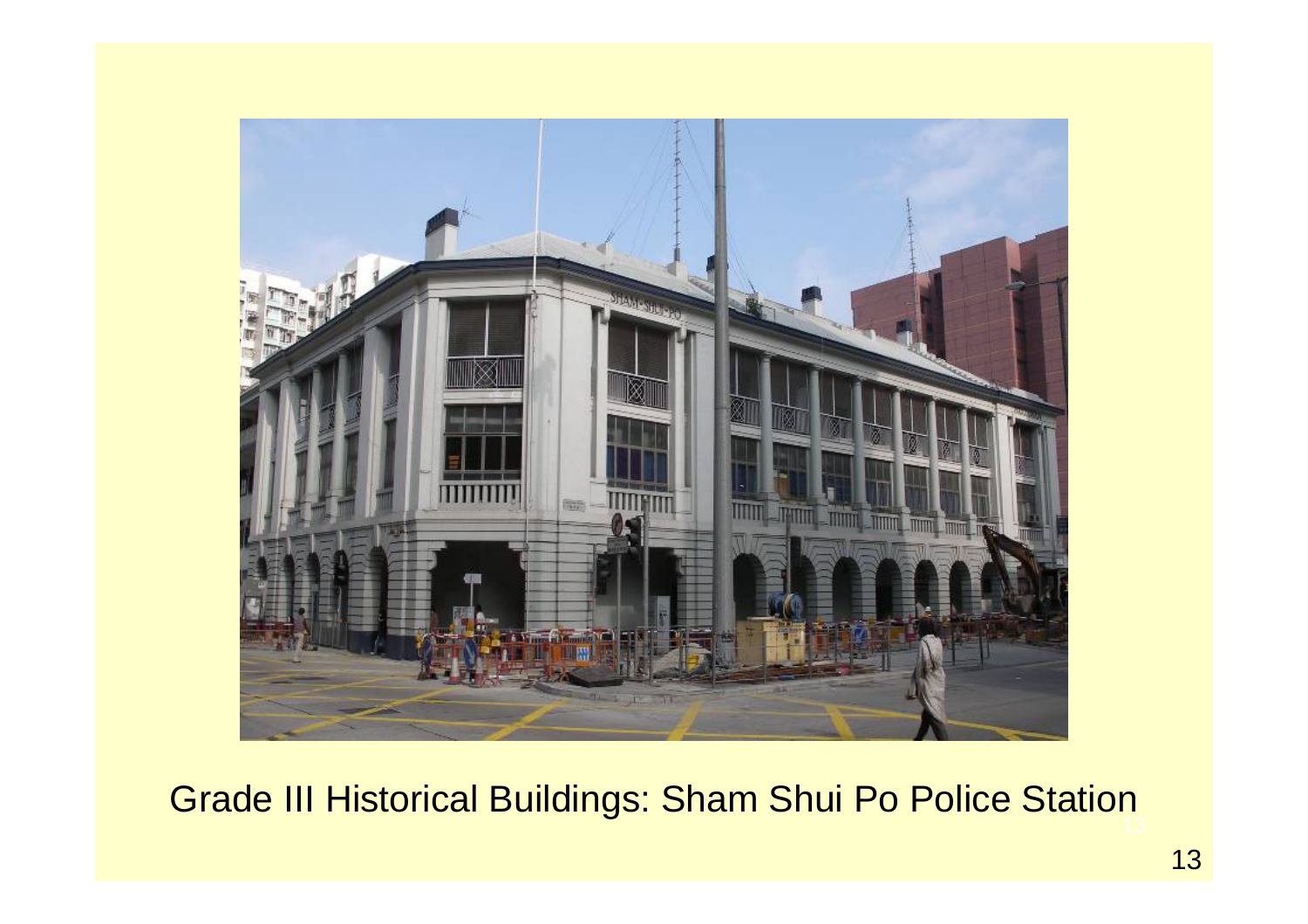### **Administrative Monitoring Mechanism for Built Heritage**

- A monitoring mechanism has been set up by the Antiquities and Monuments Office (AMO), Planning Department and Buildings Department.
- Development proposals which will affect buildings constructed before 1960 are required to be submitted to the AMO for advice.

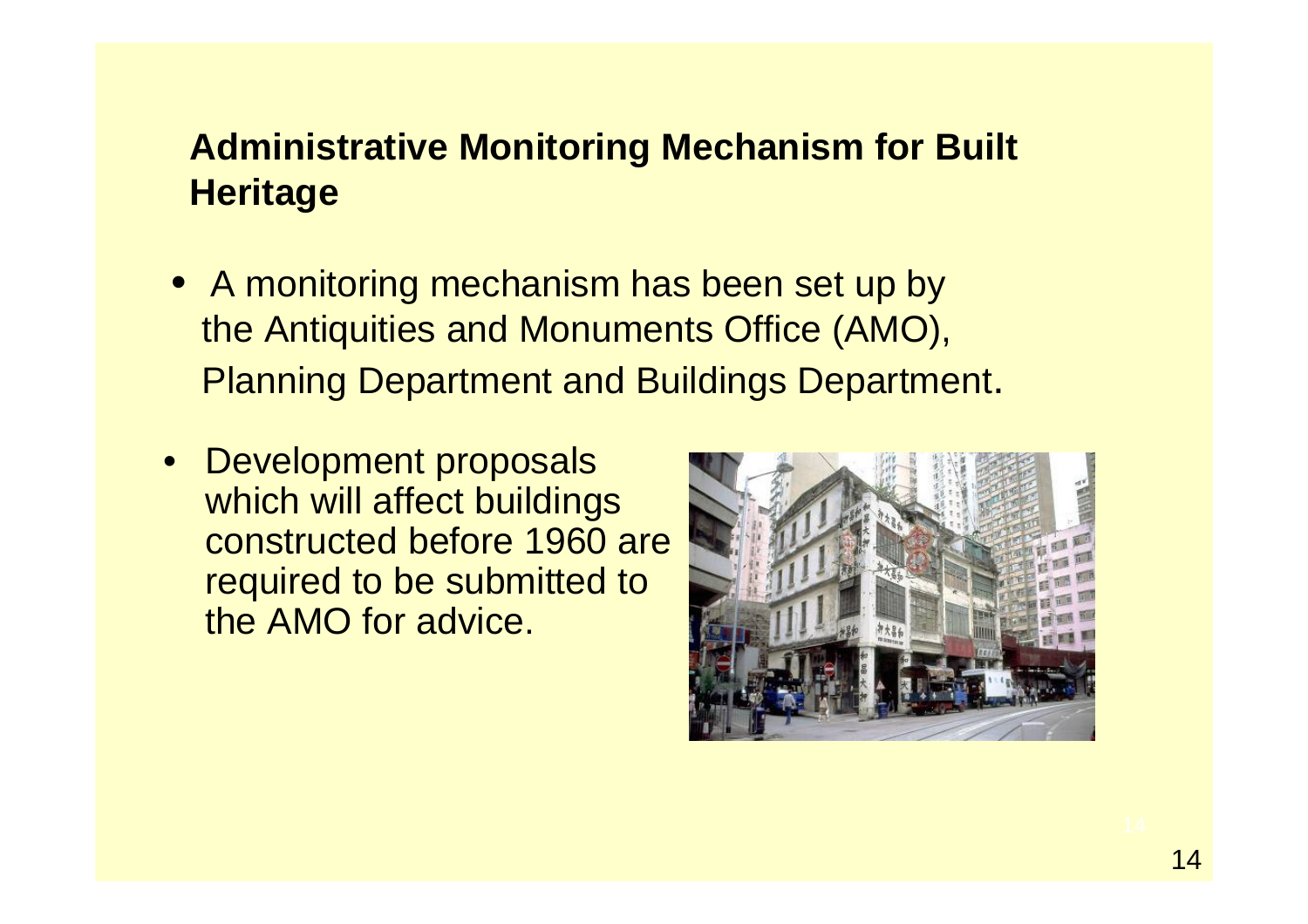# Review of Built Heritage Conservation Policy

- A public consultation on the review of the built heritage conservation policy was conducted by Home Affairs Bureau in 2004.
- Major aspects of the consultation included: (1) what should we conserve? (2) how do we conserve? and (3) how much, and who should pay?
- 150 submissions with over 500 views were received.

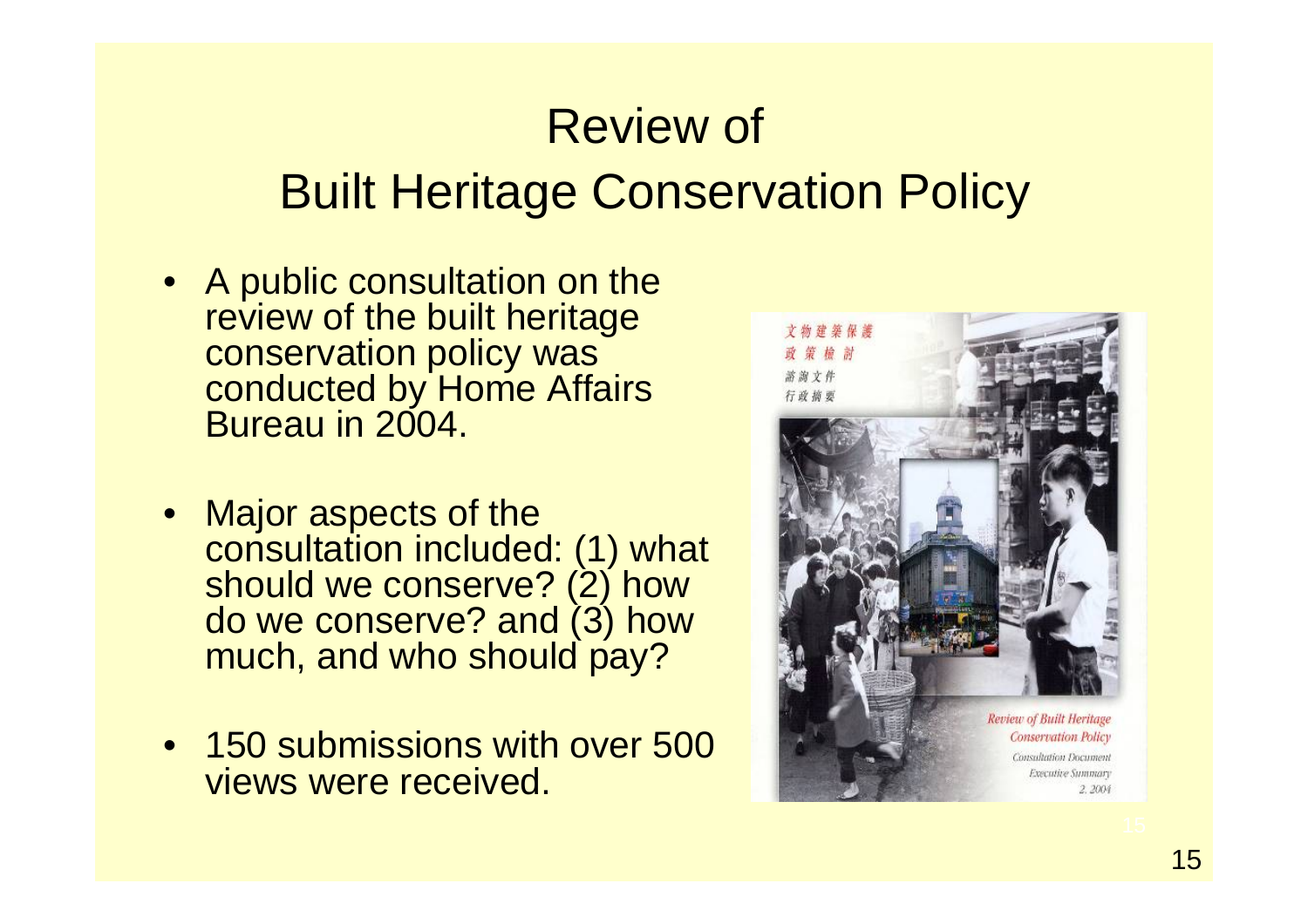### **Responses from the Public in 2004**

- Built heritage with historical and architectural merits should be conserved. Buildings with collective memories should also be considered for conservation.
- Different levels of conservation should be adopted under different circumstances, which include preservation in-situ, partial preservation, or preservation of exteriors etc.
- Re-use of built heritage should bring benefits to the community. Through flexible adaptive re-use, heritage buildings can be revitalized in the contemporary context.
- Preservation should be extended from "point" (to preserve a particular building) to both "linear" (street) and "horizontal" perspectives (entire district).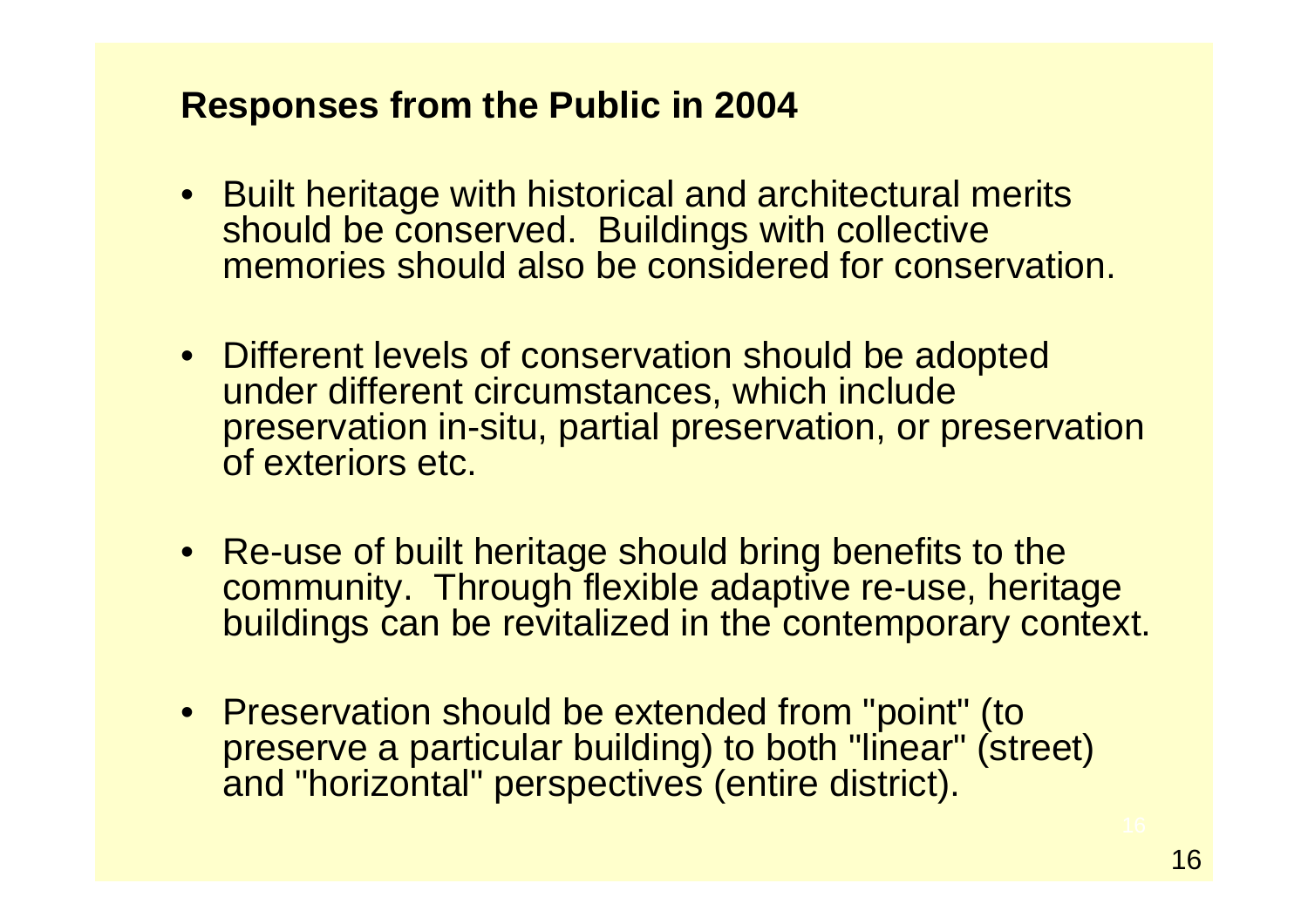- The leading authority should be given appropriate powers (e.g. powers in respect of town planning, buildings and land use) to achieve better heritage conservation results.
- The public was supportive of the government's principles, i.e. to conserve but not to take over ownership; to respect private property rights; and to maintain a balance between heritage conservation and economic cost.
- A heritage trust fund should be established to pool resources from the community and foster a sense of recognition and duty in respect of heritage conservation by the public.
- Economic incentives are supported to encourage private owners to conserve built heritage.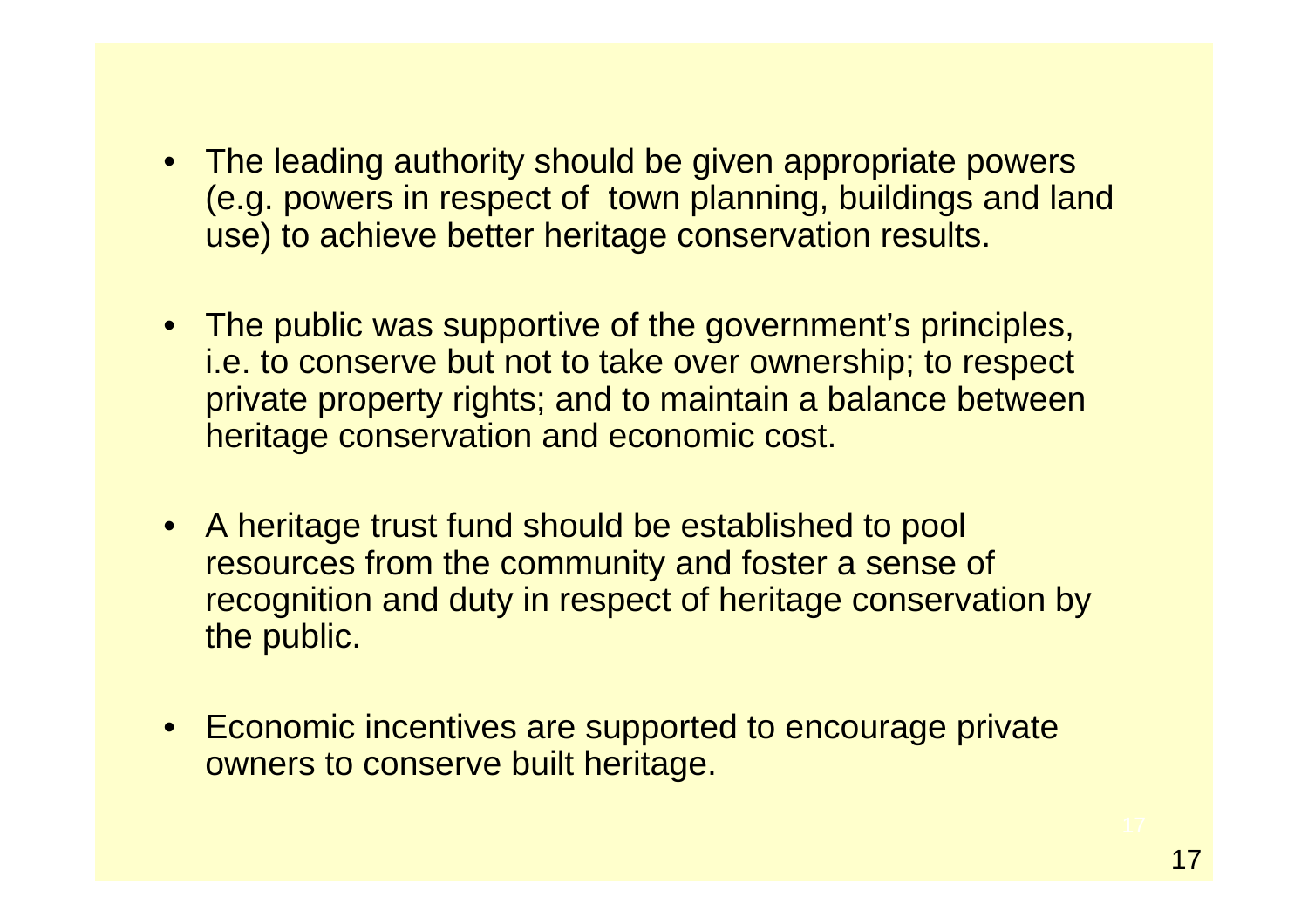### **Survey on Built Heritage**

- An expert panel was commissioned by the Antiquities Advisory Board in 2005 to conduct a detailed assessment on 1,440 selected buildings constructed before 1950.
- The new assessment criteria to determine the heritage value of the recorded items adopted by the expert panel cover a wide range of areas, including (1) historical interest; (2) architectural merit (3) rarity; (4) group value; (5) collective memory and social value; (6) authenticity and (7) integrity
- The assessment is expected to be completed by the end of 2007. The report from the expert panel will be considered by the Antiquities Advisory Board with a view for selecting buildings for declaration or grading.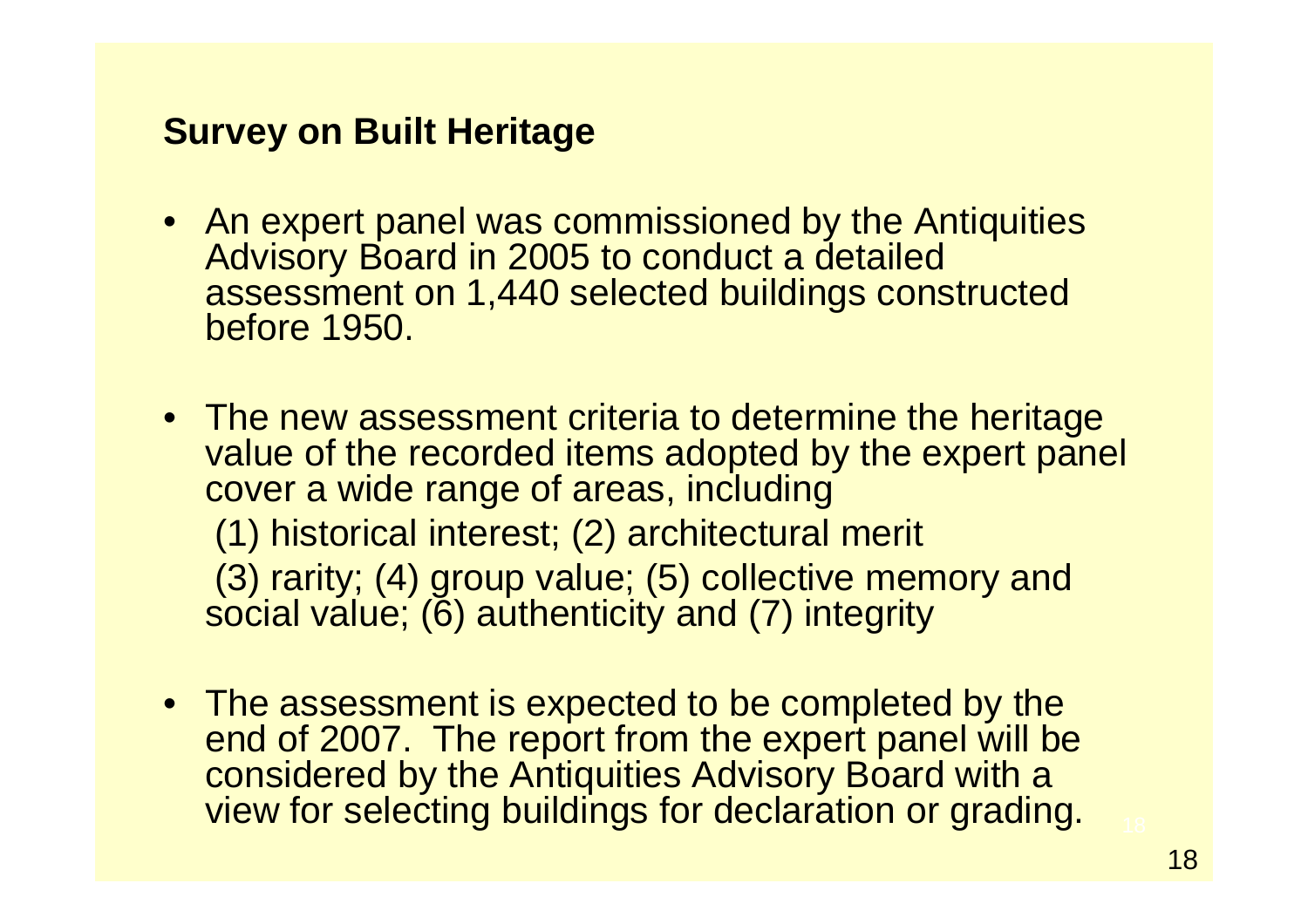#### **Conservation and Adaptive Re-use of Built Heritage**

- *The Venice Charter* (1964)*,the Burra Charter* (1999) and *the Principles for the Conservation of Heritage Sites in China* are used as guidelines for conserving built heritage.
- The conservation standards in Hong Kong have been recognised internationally. The following eight local historical building conservation projects have been awarded UNESCO Asia-Pacific Heritage Awards for Cultural Heritage Conservation:

Ohel Leah Synagogue (Mid-levels) Hung Shing Temple (Kau Sai Chau) King Law Ka Shuk (Tai Po) Catholic Cathedral of Immaculate Conception (Central) St. Joseph's Chapel (Yim Tin Tsai, Sai Kung) Tung Wah Coffin Home (Pok Fu Lam) St. Andrew's Church (Tsim Sha Tsui) Liu Ying Lung Study Hall (Sheung Shui)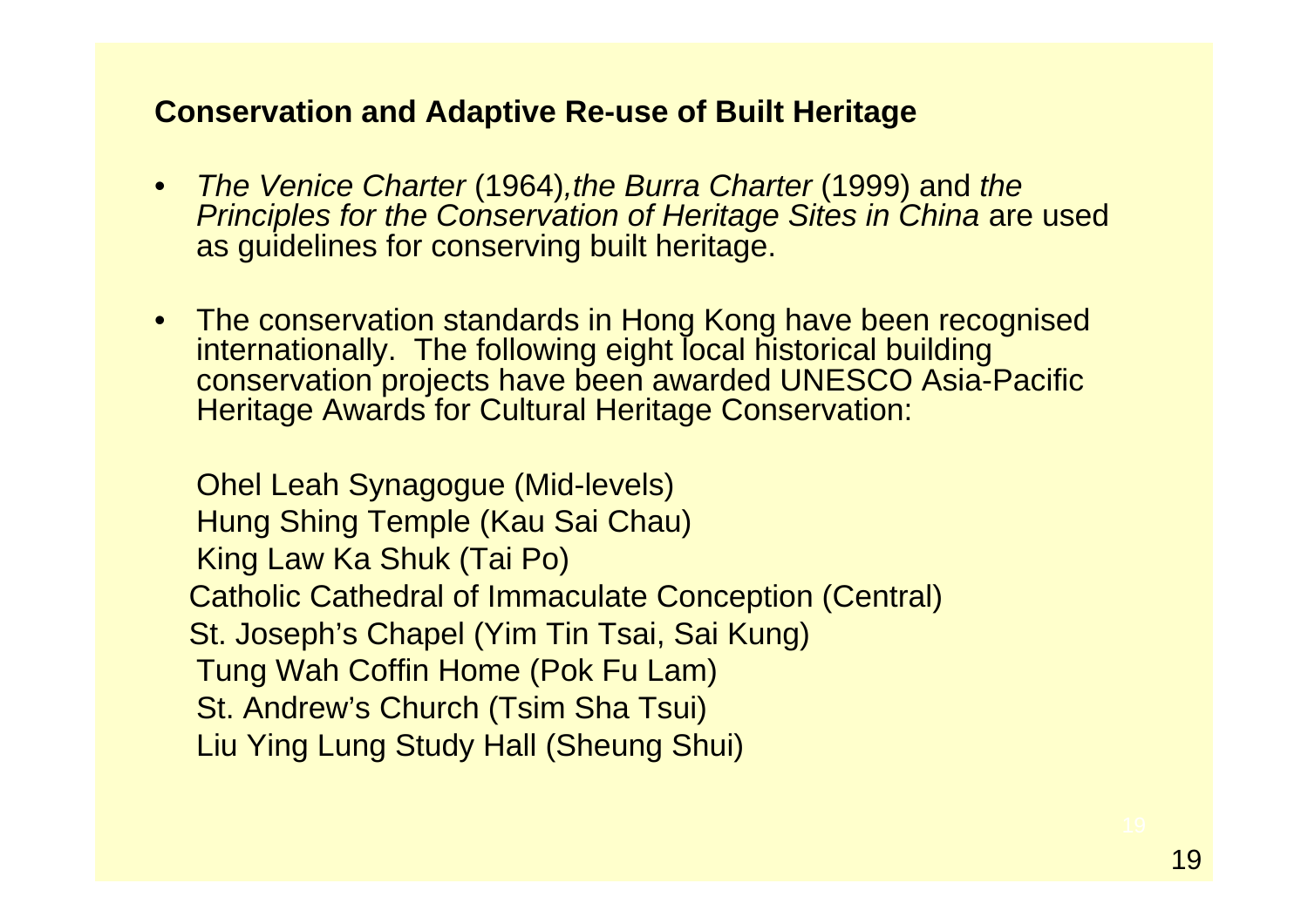

Tung Wah Coffin Home<br>
(ancestral hall)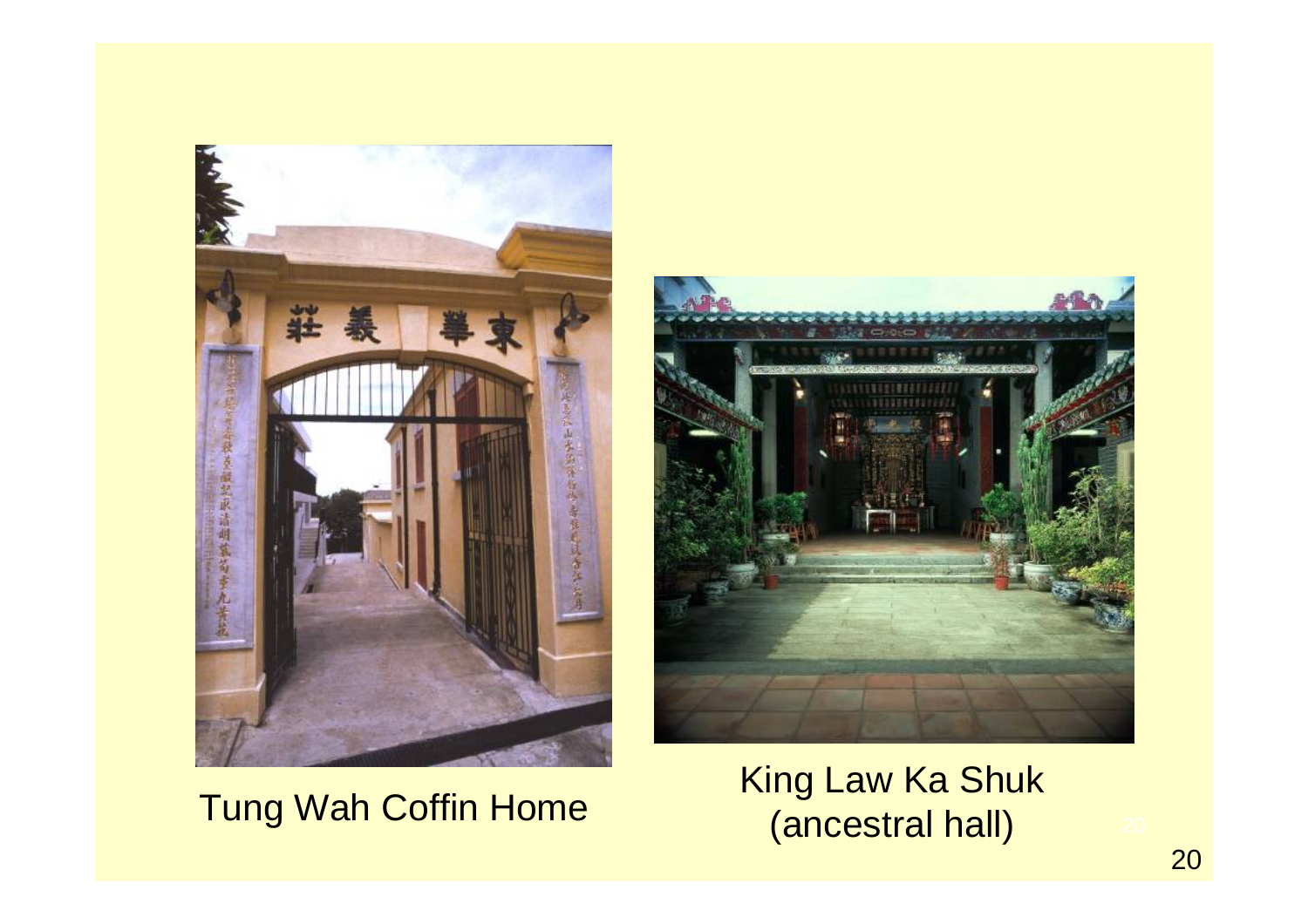• Adaptive re-use of built heritage involves substantial restoration cost. We also need to achieve a balance between heritage conservation and modern building safety standards.

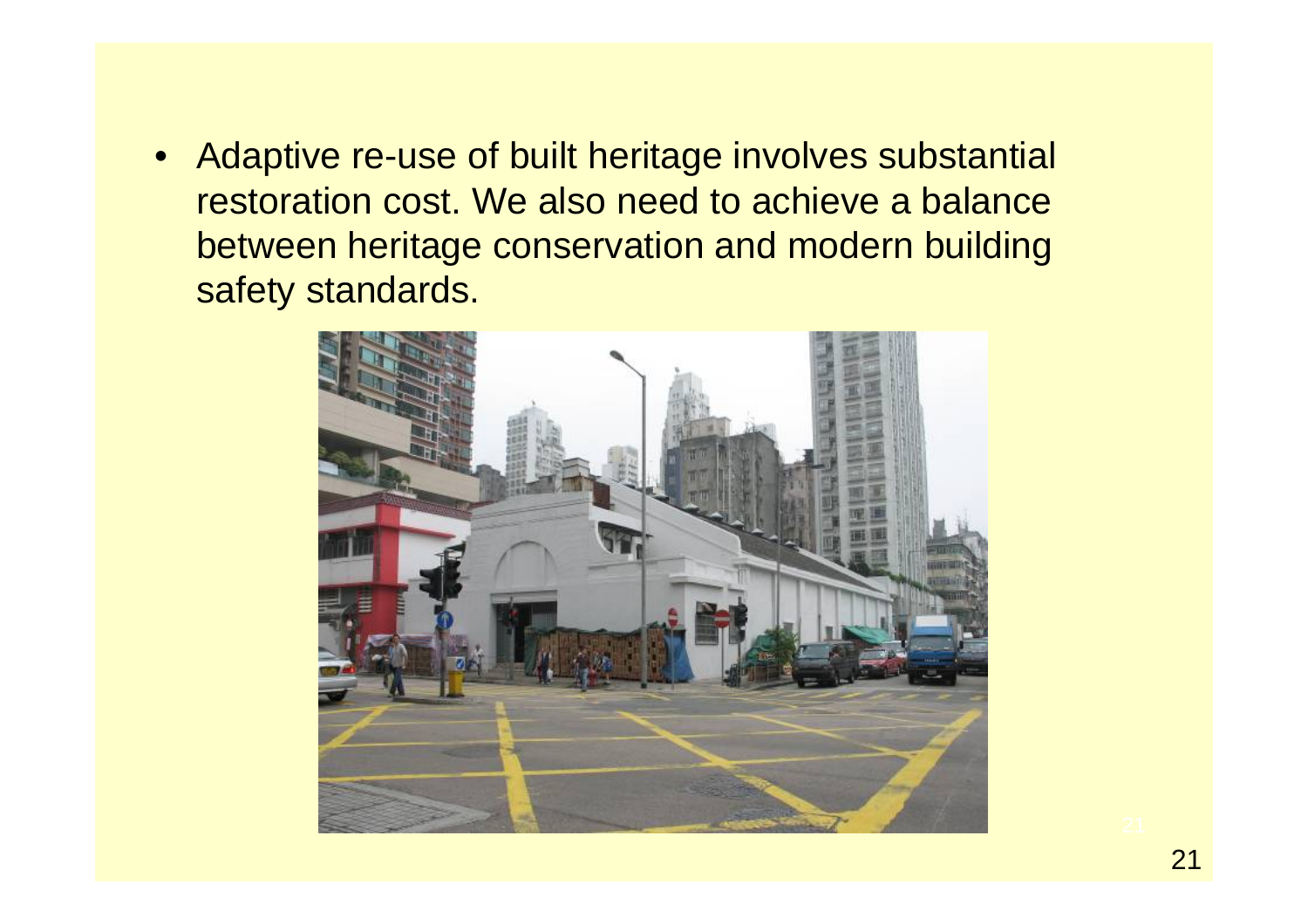## **Cases of Conservation and Adaptive Re-use of Built Heritage**





The Bethanie: Converted to the campus of Hong Kong Academy for Performing Arts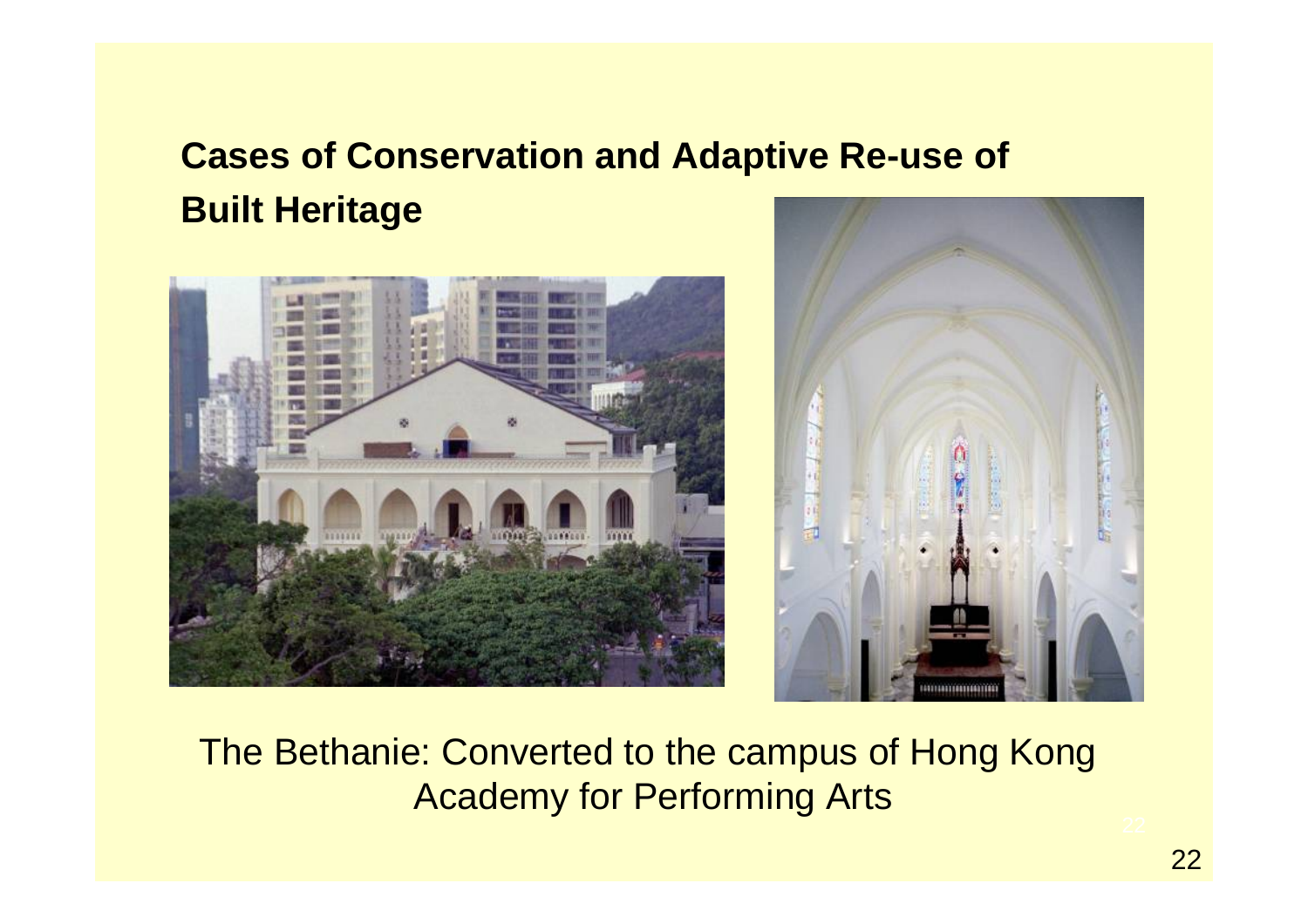

Kom Tong Hall: Converted to Dr. Sun Yat-sen Museum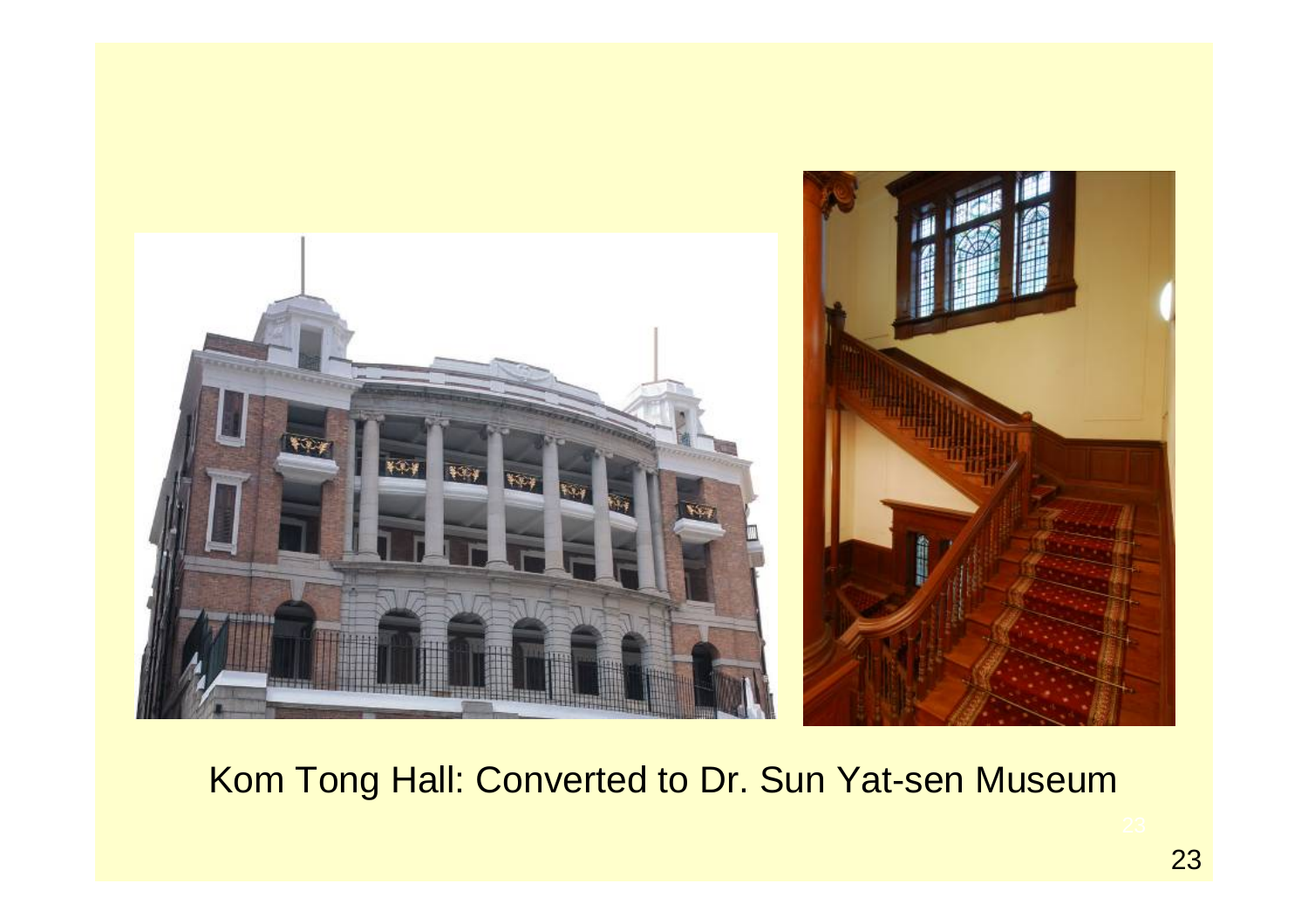### **Future Plan**

• The Government is considering the following improvement measures on built heritage conservation:

(1) To formulate a holistic mechanism to assess built heritage and draw up various conservation methods; (2) To establish a heritage trust fund to enable adaptive re-use of built heritage to be carried out in a sustainable manner; (3) To provide suitable economic incentives to encourage private owners to conserve their built heritage; and

(4) To enhance heritage education and publicity.

• It will take time to implement new measures which will involve amendments to the current assessment criteria on built heritage and to the Antiquities and Monuments Ordinance, as well as the formulation of a new mechanism in conserving private built heritage.